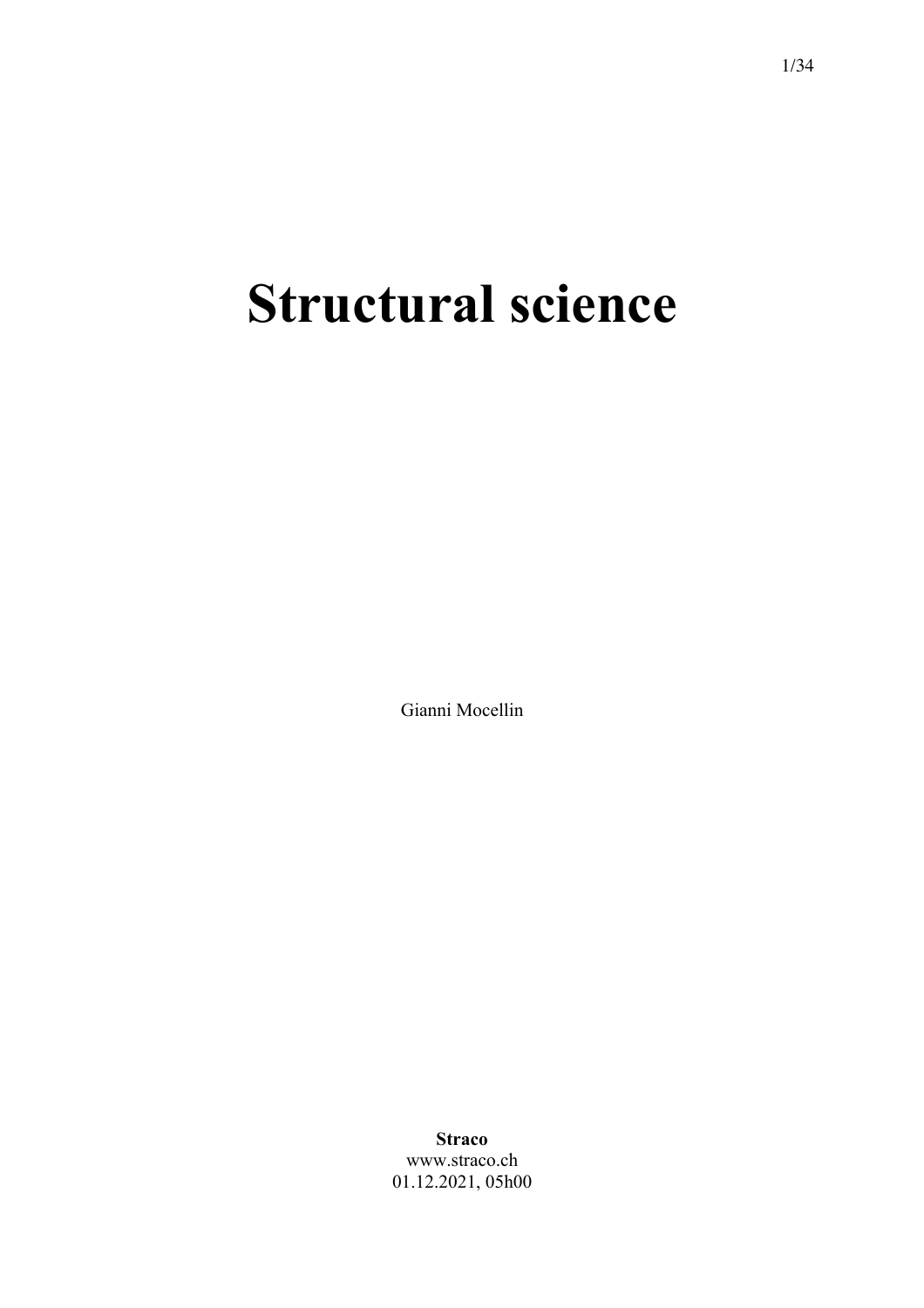| $\textit{Classes} \textit{} \textit{} \textit{} \textit{} \textit{} \textit{} \textit{} \textit{} \textit{} \textit{} \textit{} \textit{} \textit{} \textit{} \textit{} \textit{} \textit{} \textit{} \textit{} \textit{} \textit{} \textit{} \textit{} \textit{} \textit{} \textit{} \textit{} \textit{} \textit{} \textit{} \textit{} \textit{} \textit{} \textit{} \textit{} \textit{$ |  |
|-------------------------------------------------------------------------------------------------------------------------------------------------------------------------------------------------------------------------------------------------------------------------------------------------------------------------------------------------------------------------------------------|--|
|                                                                                                                                                                                                                                                                                                                                                                                           |  |
|                                                                                                                                                                                                                                                                                                                                                                                           |  |
|                                                                                                                                                                                                                                                                                                                                                                                           |  |
|                                                                                                                                                                                                                                                                                                                                                                                           |  |
|                                                                                                                                                                                                                                                                                                                                                                                           |  |
|                                                                                                                                                                                                                                                                                                                                                                                           |  |
|                                                                                                                                                                                                                                                                                                                                                                                           |  |
|                                                                                                                                                                                                                                                                                                                                                                                           |  |
|                                                                                                                                                                                                                                                                                                                                                                                           |  |
|                                                                                                                                                                                                                                                                                                                                                                                           |  |
|                                                                                                                                                                                                                                                                                                                                                                                           |  |
|                                                                                                                                                                                                                                                                                                                                                                                           |  |
|                                                                                                                                                                                                                                                                                                                                                                                           |  |
|                                                                                                                                                                                                                                                                                                                                                                                           |  |
|                                                                                                                                                                                                                                                                                                                                                                                           |  |
|                                                                                                                                                                                                                                                                                                                                                                                           |  |
|                                                                                                                                                                                                                                                                                                                                                                                           |  |
|                                                                                                                                                                                                                                                                                                                                                                                           |  |
|                                                                                                                                                                                                                                                                                                                                                                                           |  |
|                                                                                                                                                                                                                                                                                                                                                                                           |  |
|                                                                                                                                                                                                                                                                                                                                                                                           |  |
|                                                                                                                                                                                                                                                                                                                                                                                           |  |
|                                                                                                                                                                                                                                                                                                                                                                                           |  |
|                                                                                                                                                                                                                                                                                                                                                                                           |  |
|                                                                                                                                                                                                                                                                                                                                                                                           |  |
|                                                                                                                                                                                                                                                                                                                                                                                           |  |
|                                                                                                                                                                                                                                                                                                                                                                                           |  |
|                                                                                                                                                                                                                                                                                                                                                                                           |  |
|                                                                                                                                                                                                                                                                                                                                                                                           |  |
|                                                                                                                                                                                                                                                                                                                                                                                           |  |
|                                                                                                                                                                                                                                                                                                                                                                                           |  |
|                                                                                                                                                                                                                                                                                                                                                                                           |  |
|                                                                                                                                                                                                                                                                                                                                                                                           |  |
|                                                                                                                                                                                                                                                                                                                                                                                           |  |
|                                                                                                                                                                                                                                                                                                                                                                                           |  |
|                                                                                                                                                                                                                                                                                                                                                                                           |  |
|                                                                                                                                                                                                                                                                                                                                                                                           |  |
|                                                                                                                                                                                                                                                                                                                                                                                           |  |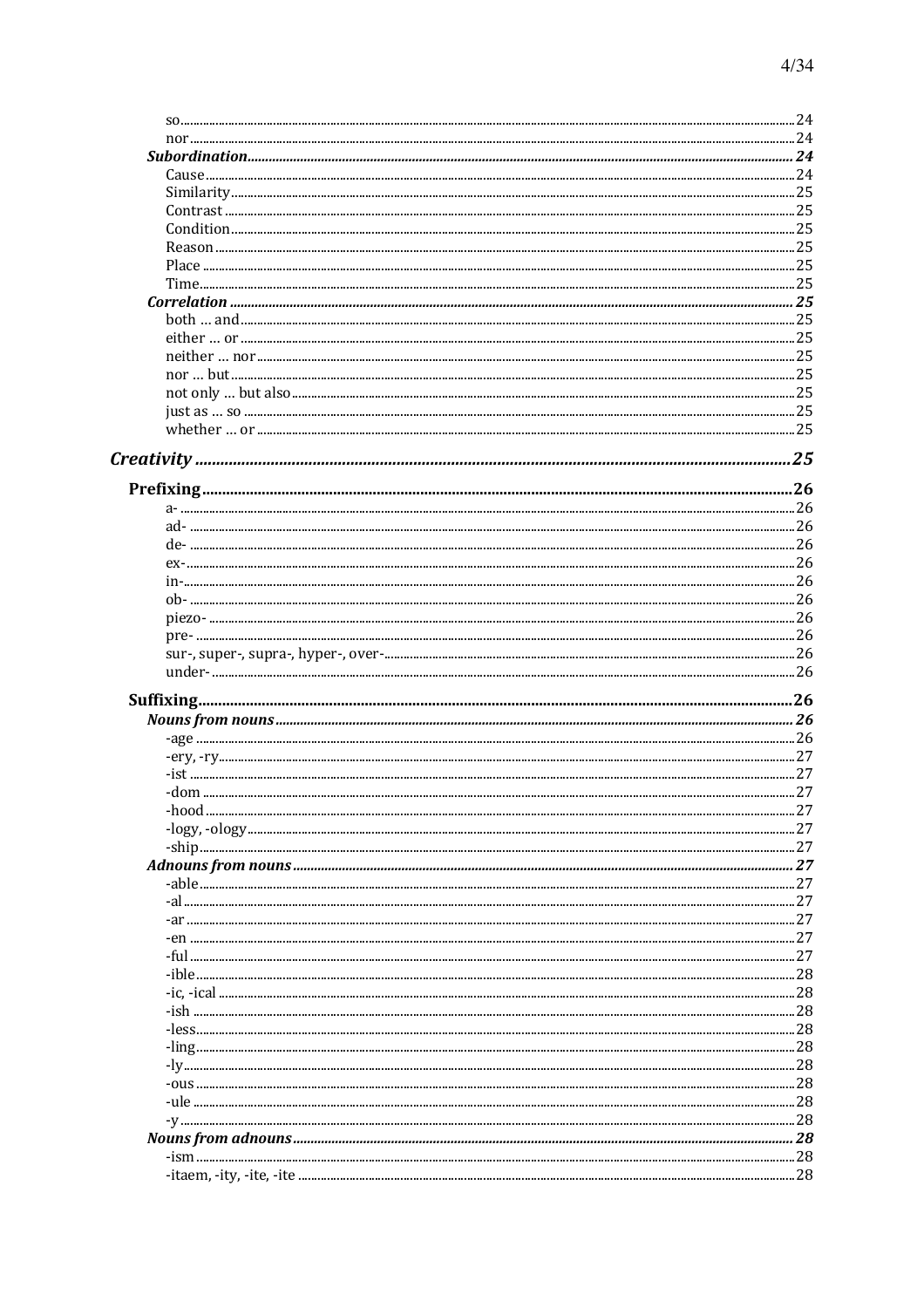| 32 |
|----|
|    |
|    |
|    |
|    |
|    |
|    |
|    |
|    |
|    |
|    |
|    |
|    |
|    |
|    |
|    |
|    |
|    |
|    |
|    |
|    |
|    |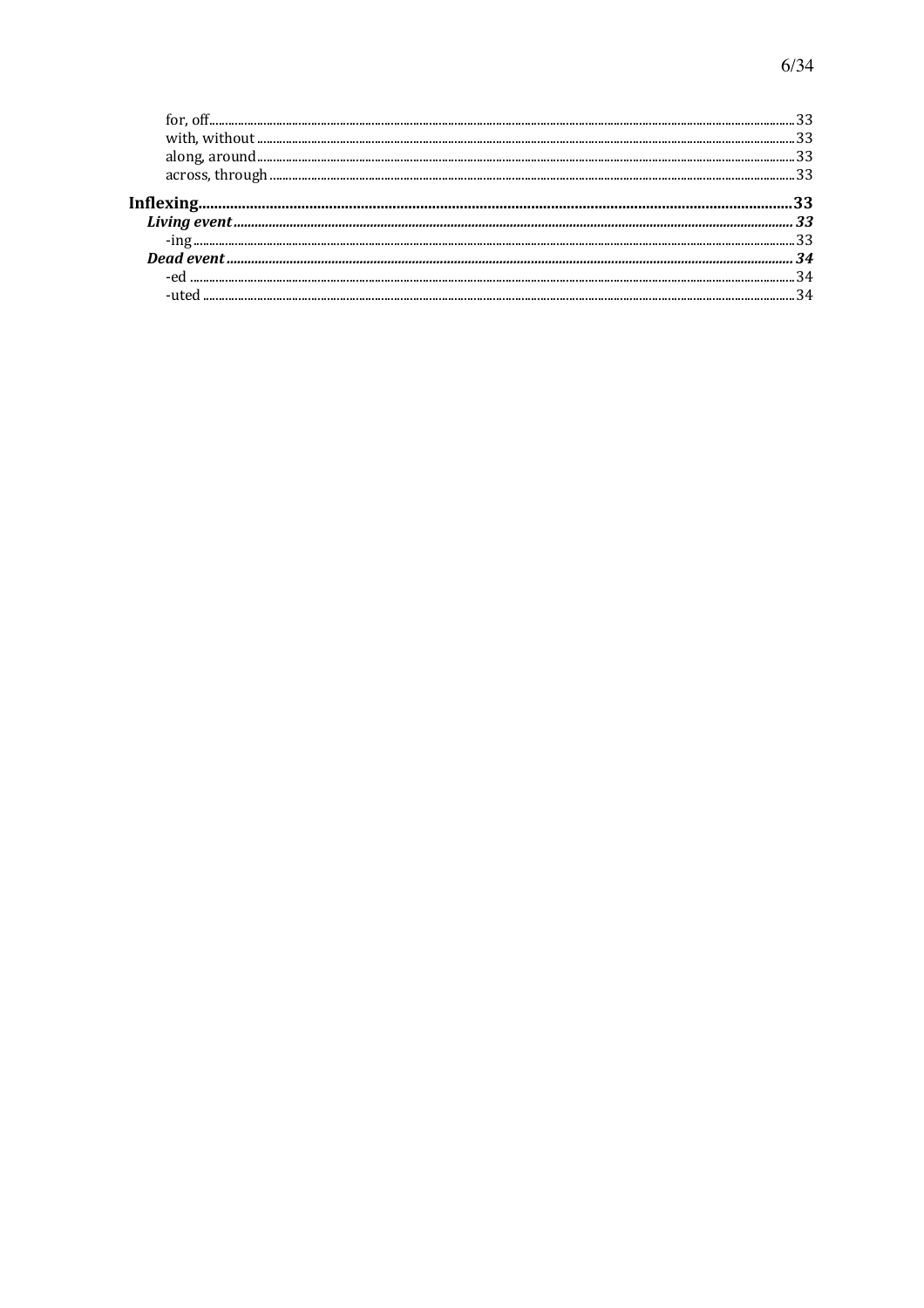# **Introduction**

L'inconscience et la conscience, et donc la science, sont aussi anciennes que la vie.

Les idées scientifiques résultent d'un long et continu processus d'abstraction ayant commencé chez l'homme primitif.

- Les premiers humains parvinrent à compter. D'autres réussirent à raisonner en termes de distances et d'angles. D'autres encore se mirent à rapporter ces idées au temps.
- Ayant compris le génie de Léonard de Vinci (1452-1519), pour qui "*la mécanique*" était "*le Paradis de la science*", Galileo Galilei (1564-1642) initie une révolution scientifique en proclamant que ce n'est pas la mécanique mais bel et bien "*les mathématiques*" qui sont "*le Paradis de la science*".
- Après lui, les scientifiques séparèrent clairement "*la matière*", "*l'espace*" et "*le temps*" dans leurs raisonnements, qu'ils représentèrent sous forme mathématique.

En mécanique le travail se poursuivit dans deux directions principales:

- "*la cinématique*", s'attacha à décrire les évolution de la matière dans l'espace et le temps, et,

- "*la dynamique*", s'attacha à décrire les transferts d'énergie provoquant ces mouvements.
- Au début du 19ème siècle, parallèlement au développement de la machine à vapeur et du moteur à explosion, "*la Thermique*", science de la chaleur, fit son apparition.

Vers le milieu du 19ème siècle les scientifiques intégrèrent la thermique et la mécanique dans un ensemble plus vaste qu'ils baptisèrent "*Thermodynamique*".

A la fin du 19ème siècle, "*l'Electromagnétisme*" fut également intégré à la thermodynamique sans que celle-ci ne change de nom.

Au début du 20ème siècle, "*La chimie*", fut à son tour intégrée au corpus scientifique de la thermodynamique.

Au milieu du 20ème siècle, les scientifiques ajoutèrent enfin "*L'énergie nucléaire*" à la thermodynamique.

A la fin du 20ème siècle, la thermodynamique est devenue la science universelle de l'énergie physique et chimique.

Au début du 21ème siècle, c'est la systomatique, qui intègre la thermodynamique, la systémique et l'automatique, qui devient la science généralisée de l'énergie, et constitue

"*le Paradis de la science*".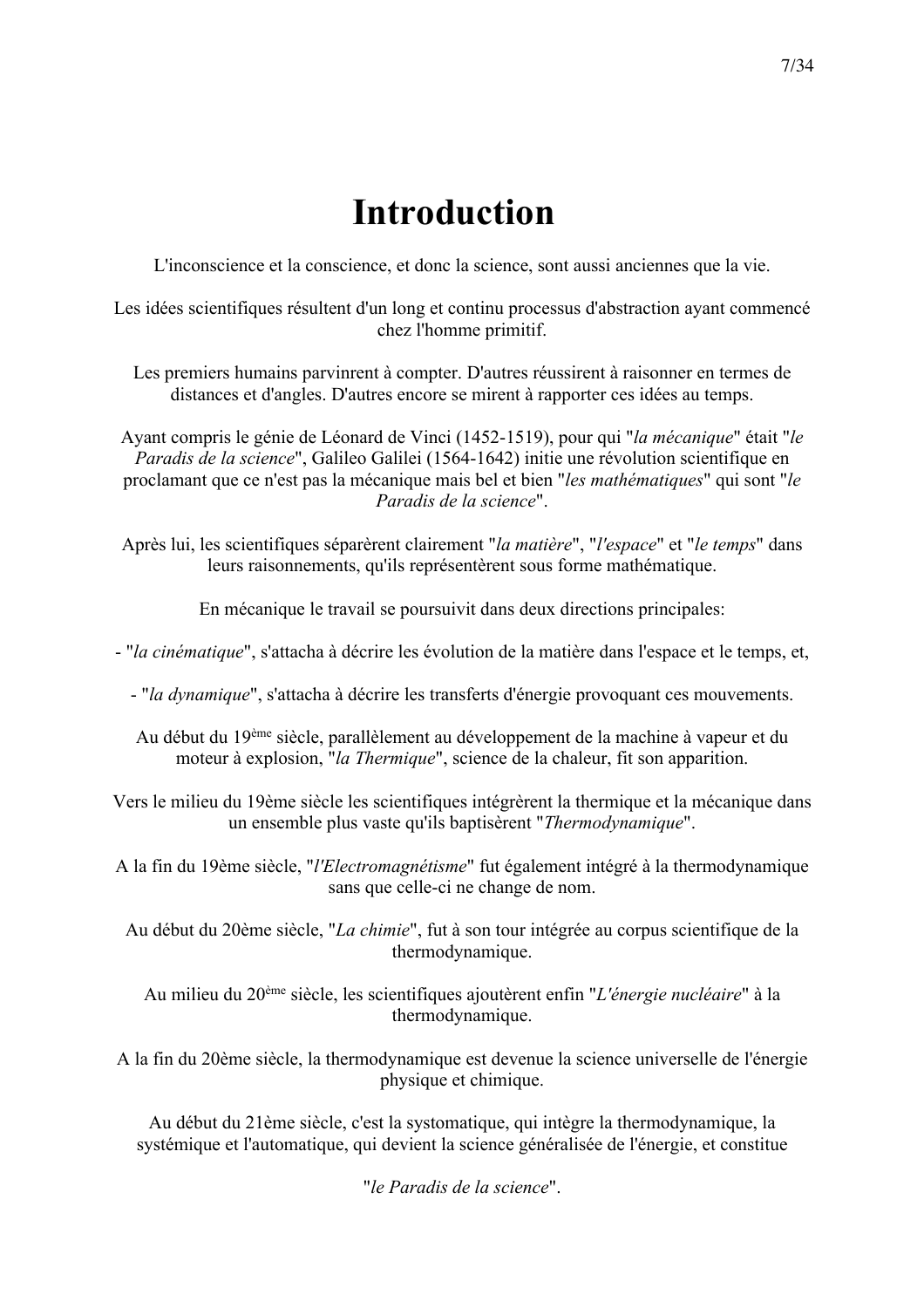## **Structures**

Organizing expressions.

### **Discourses**

*Discours Discorsi Diskuren, Reden*

Expressions of ideas.

Formal lengthy treatment of an idea.

The process or power of reasoning.

*Conversation, communication, talk, speech, chat, dialogue, convers, lecture, sermon, treatise, dissertation, homily, oration, disquisition, talk, discuss, debate, confer, converse, declaim, hold forth, expatiate.*

### **Phrases**

*Phrases Frases Phrasen*

A group of two or more words that work together or perform a single mental function in a discourse.

Unlike clauses, phrases do not contain both a subject and a predicate, although they may function as one or the other.

### **Nominals**

A noun phrase consist of a noun plus any determiners or modifiers directly related to it.

Noun phrases always have a structural function of nouns in a sentence.

### **Verbals**

Any main verb or combination of auxiliary and main verbs in a clause plus its constituent parts (modifiers and objects) that complete its meaning.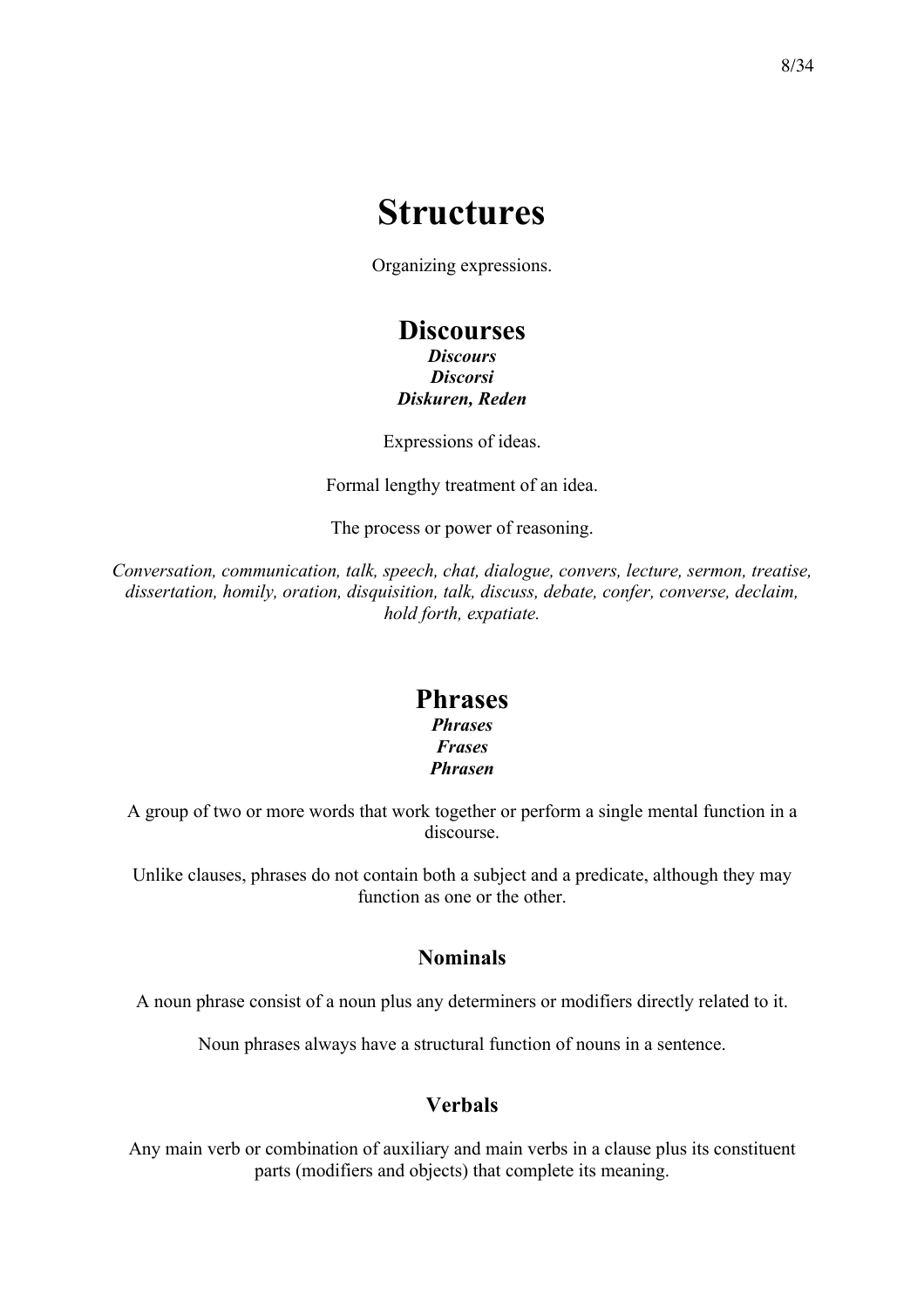They form the predicate of a sentence.

The term verb phrase encompasses an all-inclusive notion of what belongs to a verb.

The use of auxiliary verbs to create different tenses or modalities, the overall verb that is constructed may be called a verb phrase.

Verb phrases are used to form verb tenses, to express modality or a predicate.

### **Adnominals**

An adnoun phrase is made up of an adnoun along with any determiner, modifier or complement that completes or modifies the adnoun meaning.

The entire phrase functions as an adnoun in a sentence, modifying a noun.

### **Adverbials**

An adverbial phrase may consist of an adverb plus any determiners and supplemental information, or an adverb plus an adverb of degree or an adverbial prepositional phrase, which can also be called adverbial.

### **Prepositionals**

Consist of a preposition and its object.

They commonly function as adverbs but they can also be adnominal.

### **Gerundals**

A gerund of a verb used as a noun accompanied by any modifiers or objects.

The entire phrase functions as a noun, meaning it can be the subjet of a clause or the object of a verb or a preposition.

### **Infinitals**

Composed of the infinitive of a verb, the base for plus the particle "to" along with any objects or modifiers associated with it.

Infinitives and infinitive phrases can function as nouns, adnouns or adverbs in a sentence.

### **Participals**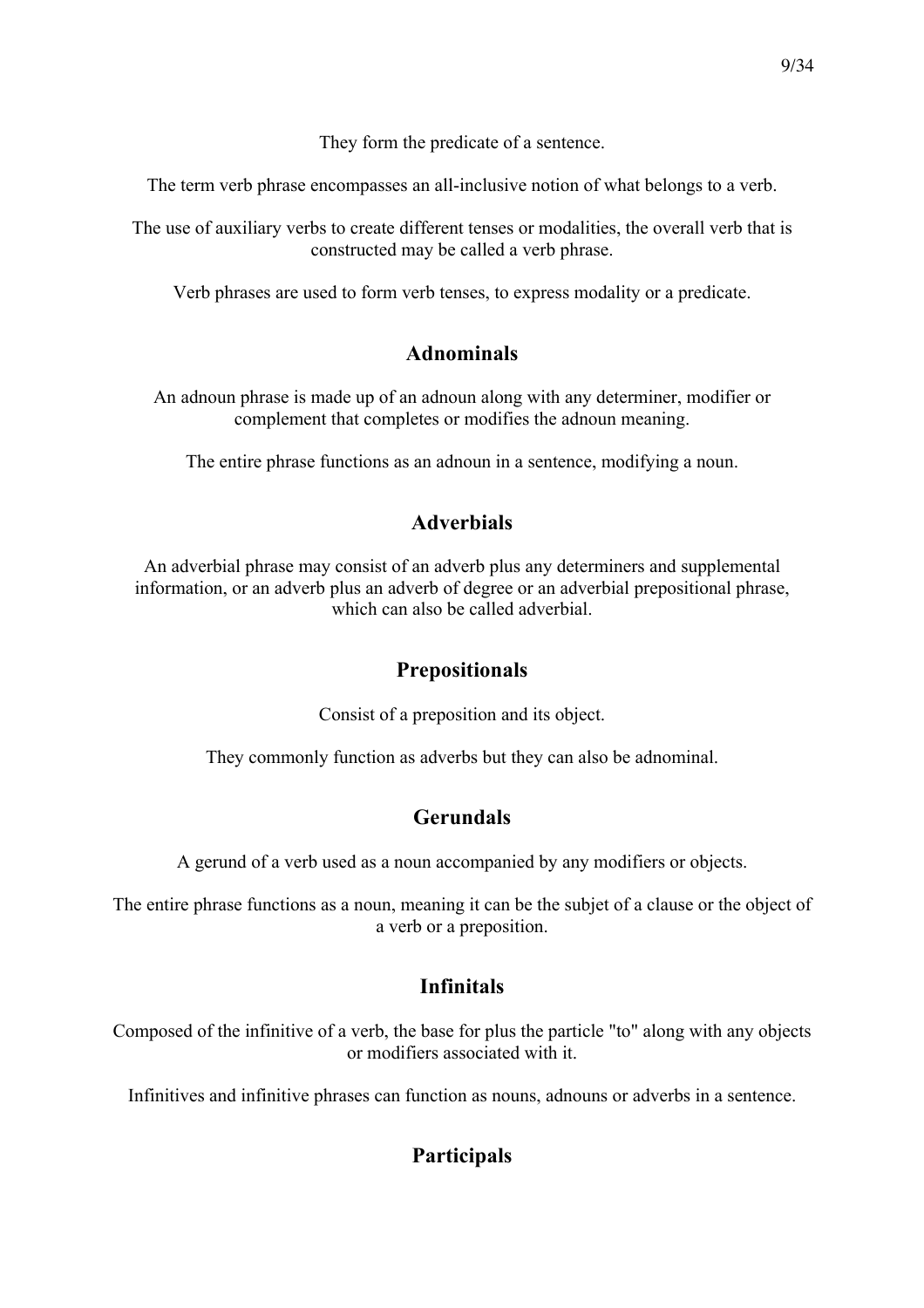Like gerund and infinitives, participles are formed from verbs, so they can be accompanied by any modifiers or objects.

Participle phrases can only function as adnouns in a sentence.

### **Clauses** *Clauses Clausole Klauseln*

Clauses are groups of word that contain both a subject, an entity, person, thing or place that performs, controls or is responsible for the energetics of the verb.

### **Independents**

An independent or main clause is a clause that forms a complete, independent thought.

It does not require anything else to be considered a complete thought, and can stand alone as a sentence.

### **Dependents**

A dependent or subordinate clause is a clause that relies on the information from an independent clause to form a complete, logical, thought. As such it cannot stand on its own to form a sentence.

Dependent clauses are usually marked by dependency words such as conjunctions, relative pronouns ore relative adverbs.

### **Sentences**

#### *Sentences Sentenze Satzen*

A sentence must express a complete idea.

A complete sentence must consist of at least one independent clause, that is a subject and a predicate that make a complete thought, making sense of their own.

An unit that is independent and has a subject that is expressed or understood, as in imperative sentences, an a predicate that contains at least one finite verb.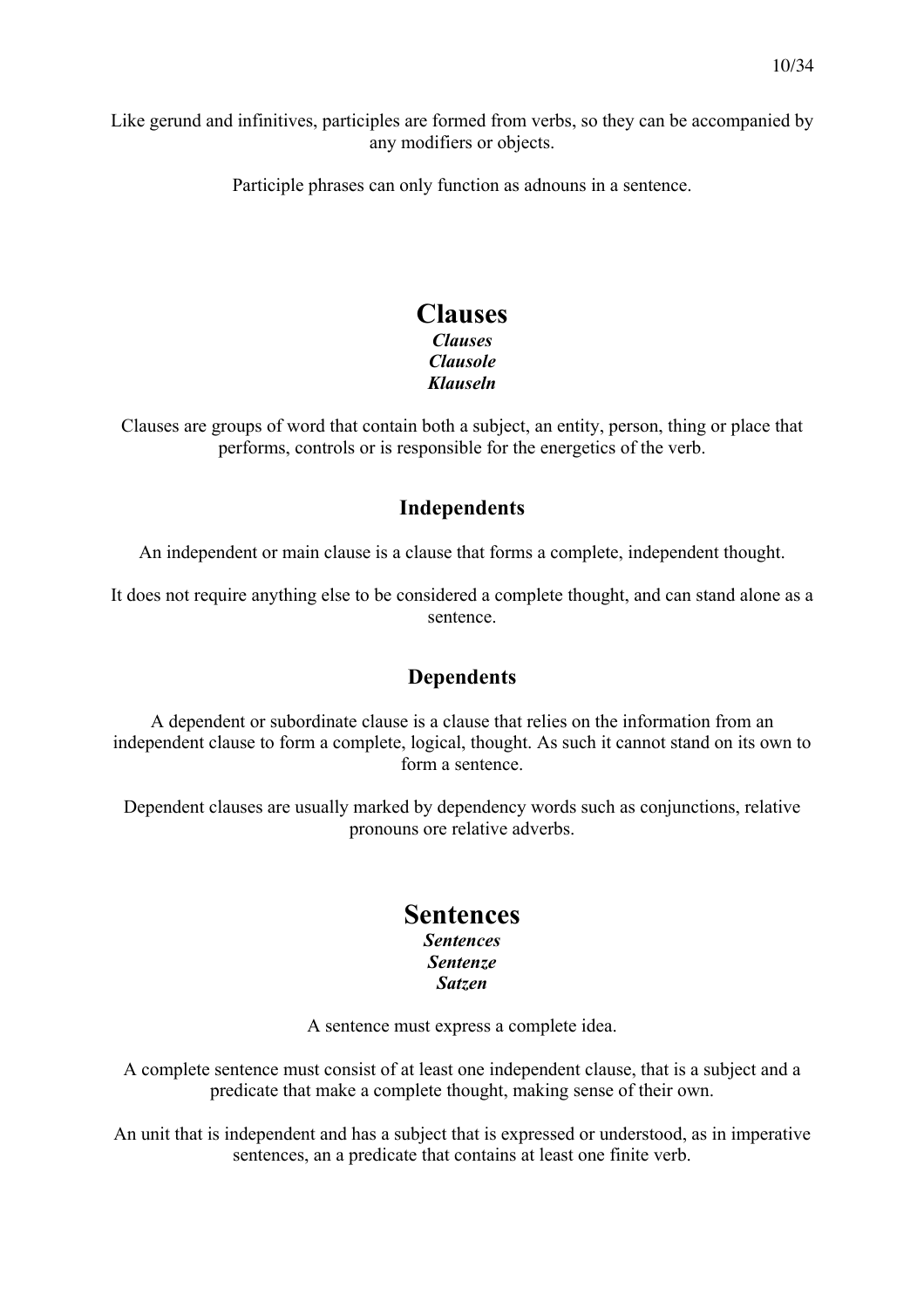### **Predicates** *Predicats Predicati Prädikaten*

To base, state, establish, affirm, assert, proclaim, declare a statement.

The predicate is essentially anything that follows the subject.

It is formed, made up, of a least a finite verb, the action of which is performed by the subject.

A predicate is an idea that can be true.

# **Expressions**

### **Determinatives**

*Déterminants Determinant Entsheidend*

Used to introduce a noun or a nominative. They do two things:

- signal that a noun or nominative will follow and provide information about it;

- tell if the noun is specific or general, singular or plural, near or far;

- can quantify the noun, telling how much or how many are referred to;

- tell us to whom or what the noun belongs to.

Serve to express the reference of that noun or nominal in the context, that is whether the noun is referring to:

- a definite or indefinite element of a class;

- an element belonging to a specified person or thing;

- a particular quantity or number.

### **Definitives**

There is only one definite article: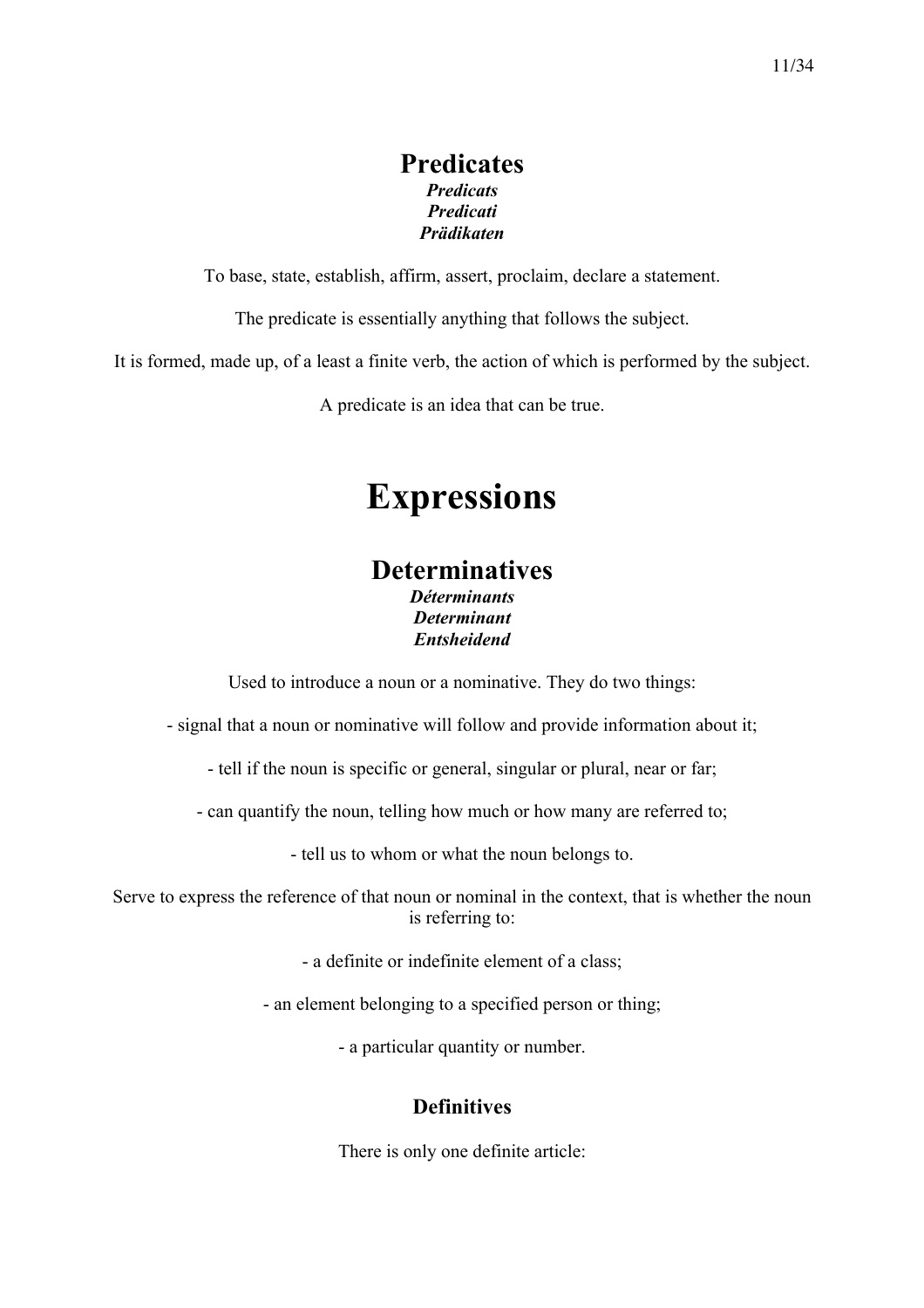#### *the*

Always before a noun or nominal.

To identify a definite (specific or particular) noun or nominal.

To identify a specific person, thing, place or time.

### **Indefinitives**

There are only two indefinite articles which may be considered as only one:

*a, an*

Used to identify an indefinite (unspecific and general) noun or nominal.

Only before singular nouns.

### **Demonstratives**

*this, that*

### **Interrogatives**

*which*

#### **Possessives**

*my, there*

### **Distributives**

*Quantifiers*

*many, few, several*

### **Numeratives**

### **Predeterminatives**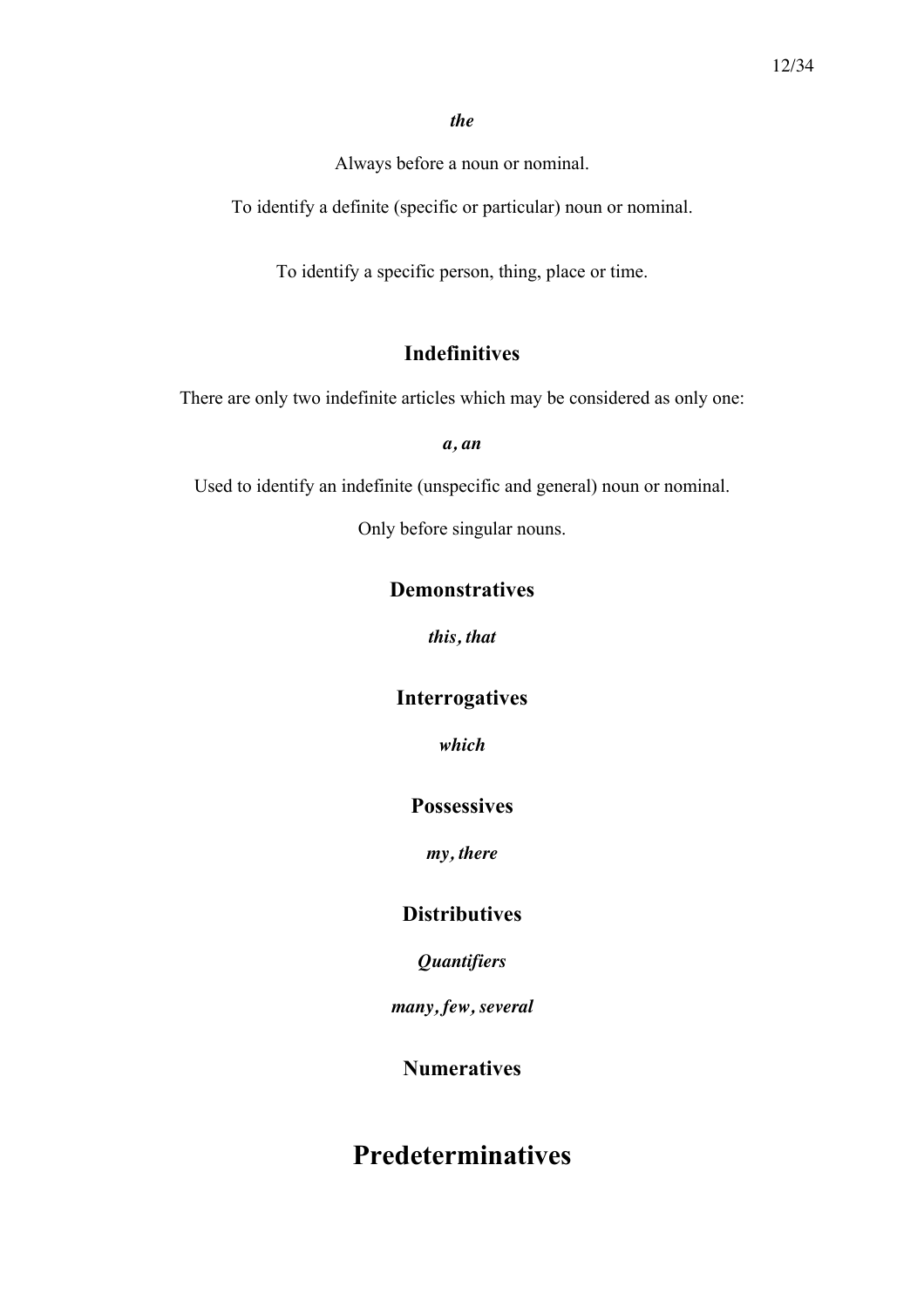An adnoun that can stand before an article, a possessive pronoun or another determiner.

*All*

*All the flowers.*

### **Nominals**

Words that denote a entity, material or immaterial, or an event.

Word by which something is designated and distinguished from others.

Nouns that follow a linking verb are energetic nouns. They serve to rename or re-identify the subject.

### **Subjectals**

Nouns or pronouns of the persons or things doing, performing or controlling the energetics of the verb.

### **Objectals**

Nouns or pronouns that complete the meaning of the verbs and prepositions. Any group of words that functions as a noun can be an object.

### **Pronominals**

Words that are used in place of nouns to designate persons or things asked for, previously specified and understood from the context, the antecedents

### **Relatives**

*that*

#### **Interrogatives**

*who*

*what*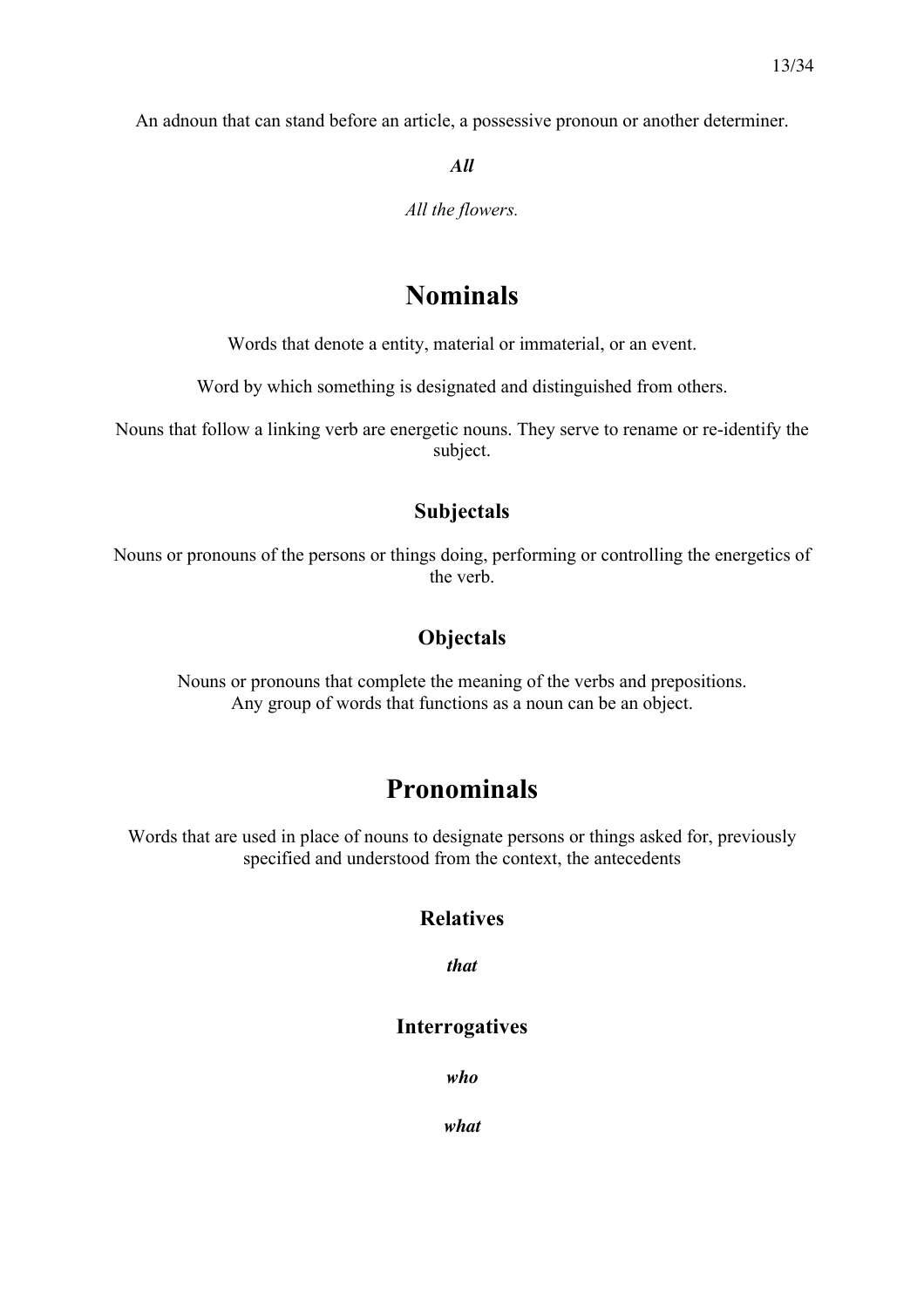*which*

*where*

*when*

### **Indefinitives**

An indefinite pronoun is used in place of a noun or person or thing, without specifying a particular person or thing that is being represented.

Some are for people only, some are for things only (somebody/something) and some are for both.

| some    |
|---------|
| one     |
| none    |
| another |
| each    |
| many    |
| either  |
| other   |

An indefinite pronoun can also be called "impersonal" as they do not refer to an unknown entity

*"One, on, man, se"*

*"Someone, quelqu'un, jemand, alquien"*

and there is overlap between the use of the two.

### **Voids**

A zero is a linguistic element needed in thinking but not realized in writing or speaking, an element that is externally null.

That implies the lack of an element where an idea would have one.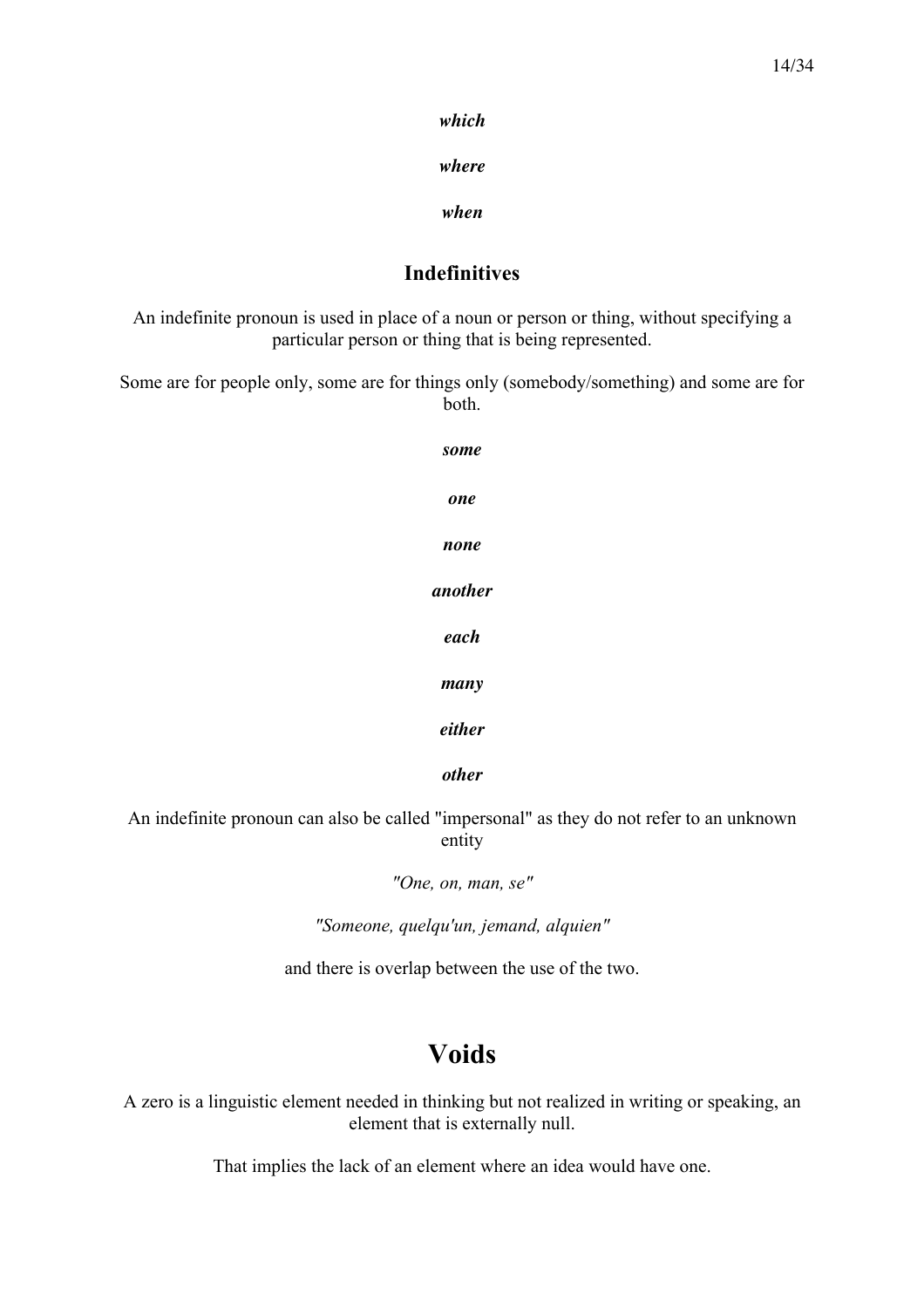### **Morphals**

No external form, is an allomorph of a morpheme that is otherwise realized in exteriorization.

### **Affixals**

*He love her*

*He loves her*

### **Subjectals**

An impersonal verb is one that has no determinate subject, where the pronoun does not refer to anything

*"It rains"*

In the active voice, impersonal verbs can be used to represent operation of nature, mental distress and events with no reference to a doer.

When an actor is unspecified, zero actor constructions, an implicit argument, an argument that is put forth without stating it explicitly, is present on the semantic level.

In Finish and Estonian, the zero construction enable events and states to be described without specifying the identity of the actor, a zero actor.

In some languages, such as English, French, German and Swedish, an impersonal verb always takes an impersonal pronoun as it syntactic subject.

The expletive pronoun "it" does not denote a clear entity.

The pronoun does not have a clear antecedent yet the meaning is clear.

# *it, il, es, det "It rains"*

*"Il pleut"*

*"Es regnet"*

In Italian, the impersonal verb takes no subject at all, but it is conjugated to the third person singular as if ther verb had a third person singular subject.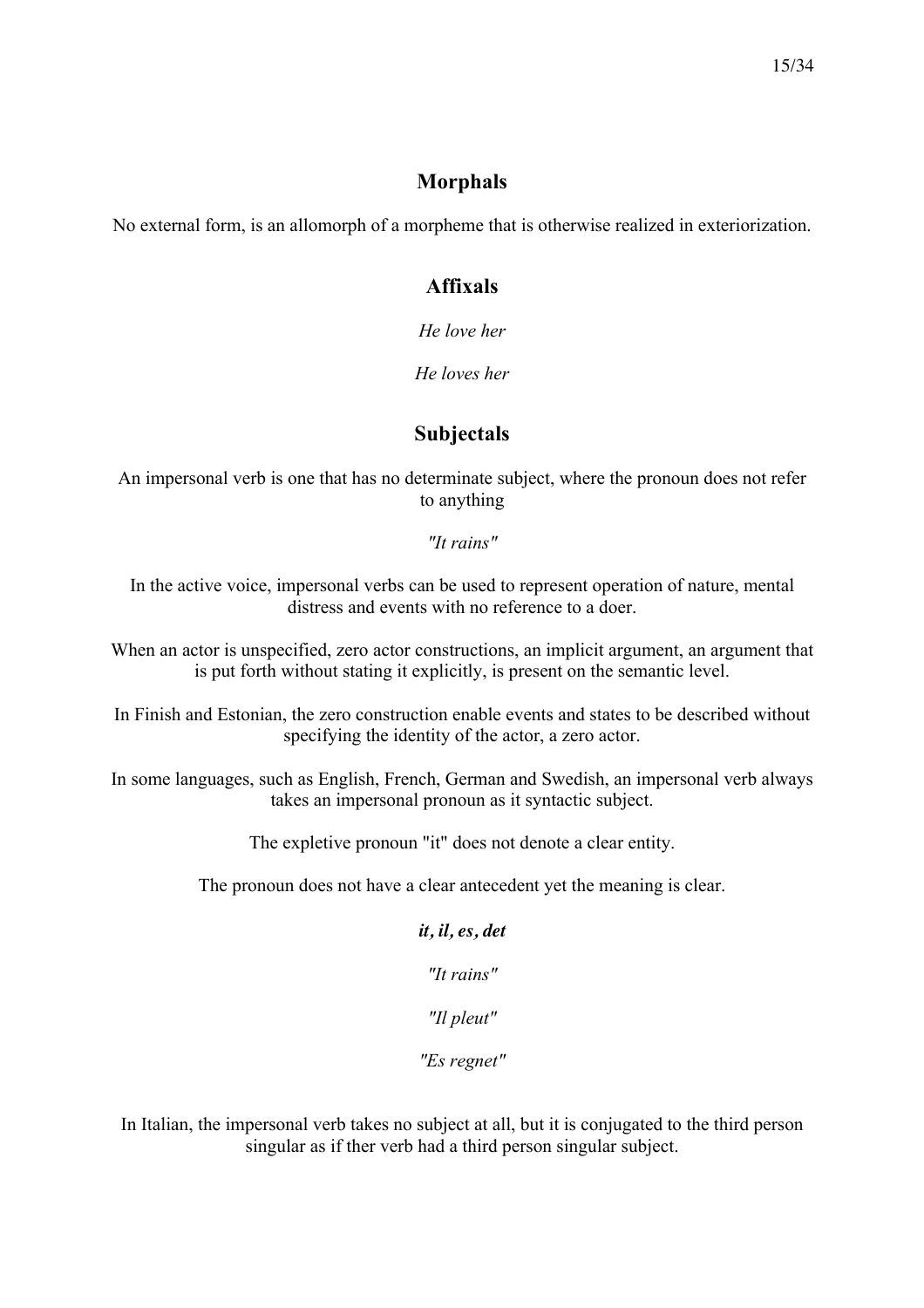*"Piove"*

English, French and German are so strict about requiring a subject that they supply it for verbs that do not really require it.

*"It seems that there is no end to this event"*

*"It is unclear why he cut the link"*

"It" is in the subject position while the real subject has been moved to the end of the sentence.

A simple test to see if a sentence contains an impersonal verb is to check to see if a given subject pronoun takes an antecedent

*"Mont-Blanc is 4'807 meters tall. It is the highest point in France"*

*"Mont-Blanc is 4'807 meters tall. It rains frequently there"*

Only the pronoun "It" of the first sentence links to a previous subject. In the second, it has no referent. It demonstrates that "rain" is an impersonal verb.

In French, impersonal verbs do not take a real personal subject as they do not represent any action, event or state that can be attributed to an actor, thing or place. Those verbs take on the impersonal pronoun

*il*

*"Il faut que tu m'aimes"*

*"It is necessary that you loves me"*

The verb is impersonal here because it does not take a real personal subject as they do not represent any action, event or state of being that can be attributed to a person, thing or place.

The *"Il"* does not refer to anything in particular here, it is a "dummy form". The meaning is loving is necessary.

The most impersonal form is

*"Il y eut, il y avait, il y a eu, il y a, il y aura, il y aurait"*

*"There has been, there was, there is, there will be"*

There is no equivalent of "it" in Italian, only the conjugation at the third person.

Italian has several impersonal verbs, most often seen at the third person singular.

The real subject of the sentence will not be in the nominative case but is most often in the dative or accusative case: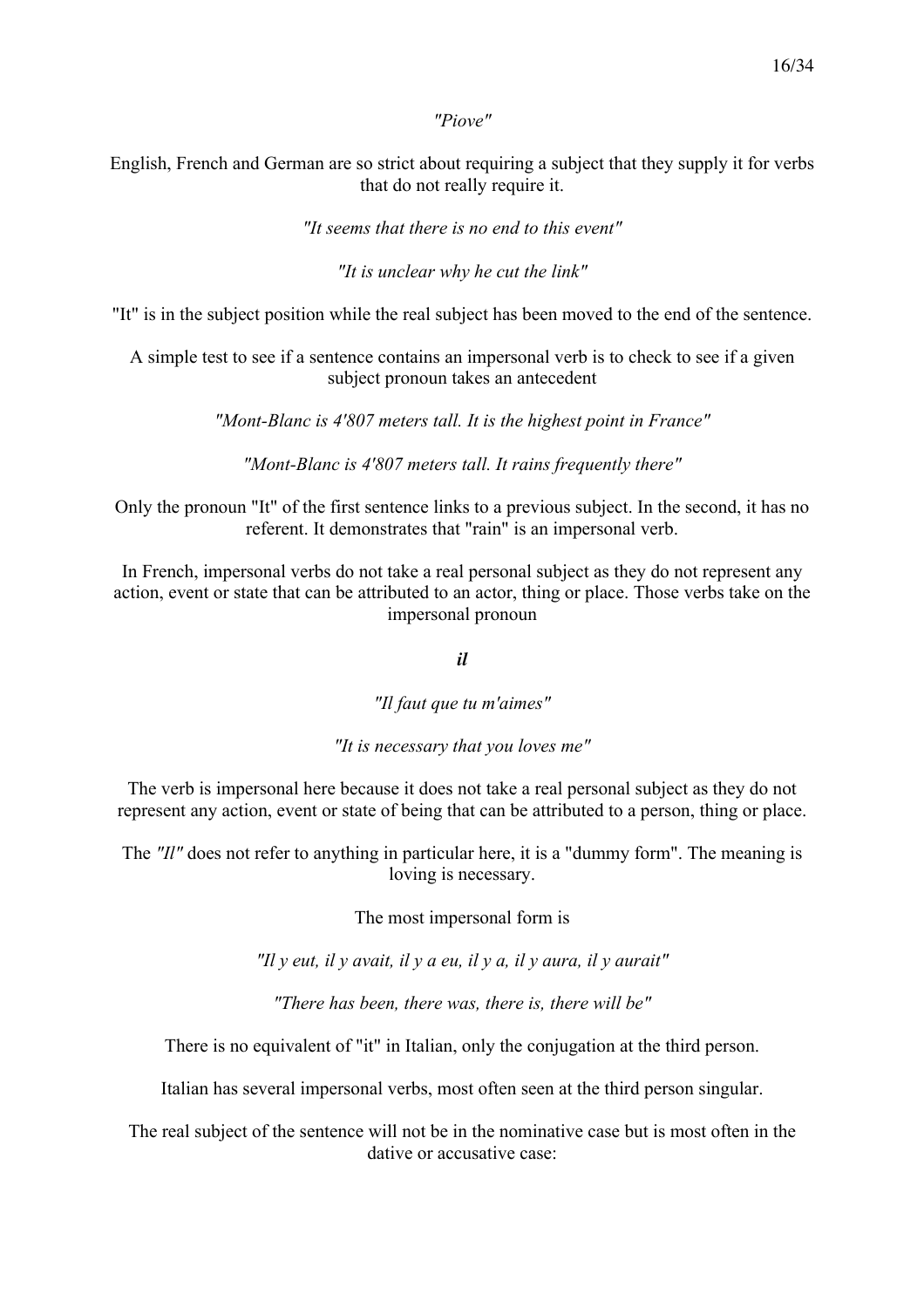*"Libet"*

*"It pleases"*

*"Oportet"*

*"It is fitting"*

*"Decet"*

*"It is proper"*

*"Placet"*

*"It is agreed"*

### **Pronominals**

Plays the role of the subject of the verb

*ø*

*ø makes no difference*

Plays the role of the object of the verb

*nobody knows ø*

Plays the role of the relative pronoun "that"

*the woman ø I am loving*

In zero pronoun languages, certain classes of pronouns can be omitted when they are inferable.

Impersonal verbs take neither subject nor object, as other zero subject languages, but the verb may show incorporated dummy pronouns despite the lack of subject and object expressions.

As with impersonal verbs, zero pronouns also function without reference to an entity in particular.

In English, "one" can function in an impersonal subjective and objective manner.

*"One could thing she loves him"*

*"If one fails, then one must try harder the next time"*

When the pronoun "one" is used in the numerical sense, a different pronoun can be used subsequently to refer to the same entity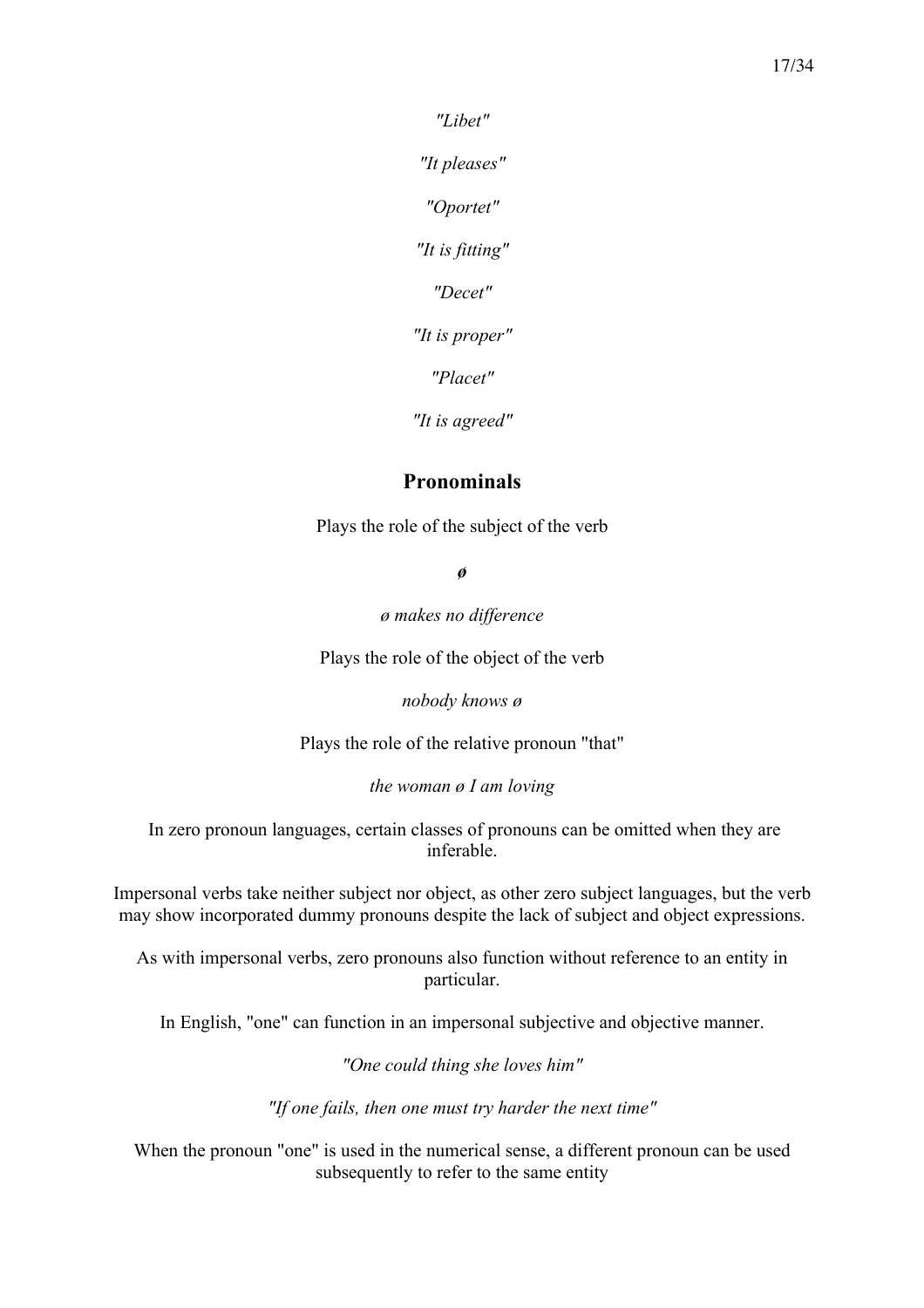*"One (girl) throw her love over the bar"*

Generally it is not ideal to mix the dummy pronoun "one" with another pronoun in the same sentence.

*"If one fails, then he must simply try harder"*

### **Adnominals**

Modify nouns as well as any part of speech functioning as a noun.

Attibutives adjectives can appeat directly before or after the noun they modify.

Predicative adjectives always appear after the noun they modify, connected by a linking verb to describe or modify the subject.

They are always part of the energetics. As subject complement, they describe, identify or rename the subject. Whereas most verbs describe the energetics a subject implies, linking verbs describe something about the subject, which is completed by the subject complement.

#### **Attibutives**

Appearing directly before (and sometimes directly after) the noun or pronoun they modify. They can appear anywhere in a sentence and can modify parts of either the subject or the predicate.

*"The big love"*

Many words are inherently adjectival explaining characteristics of the name: stong, weak, nice, black, white…

#### **Predicatives**

Always after the noun they modify, connected to it by a linking verbe. They are one of the three types of subject complements and they are always part of the predicate, hence their noun.

*"The love is big"*

### **Verbals**

Words that asserts, declares, predicates.

Part of speech that expresses actions, interactions, processes, events, happenings, occurences, or resulting conditions or states of being of people or things caused by the energetics of the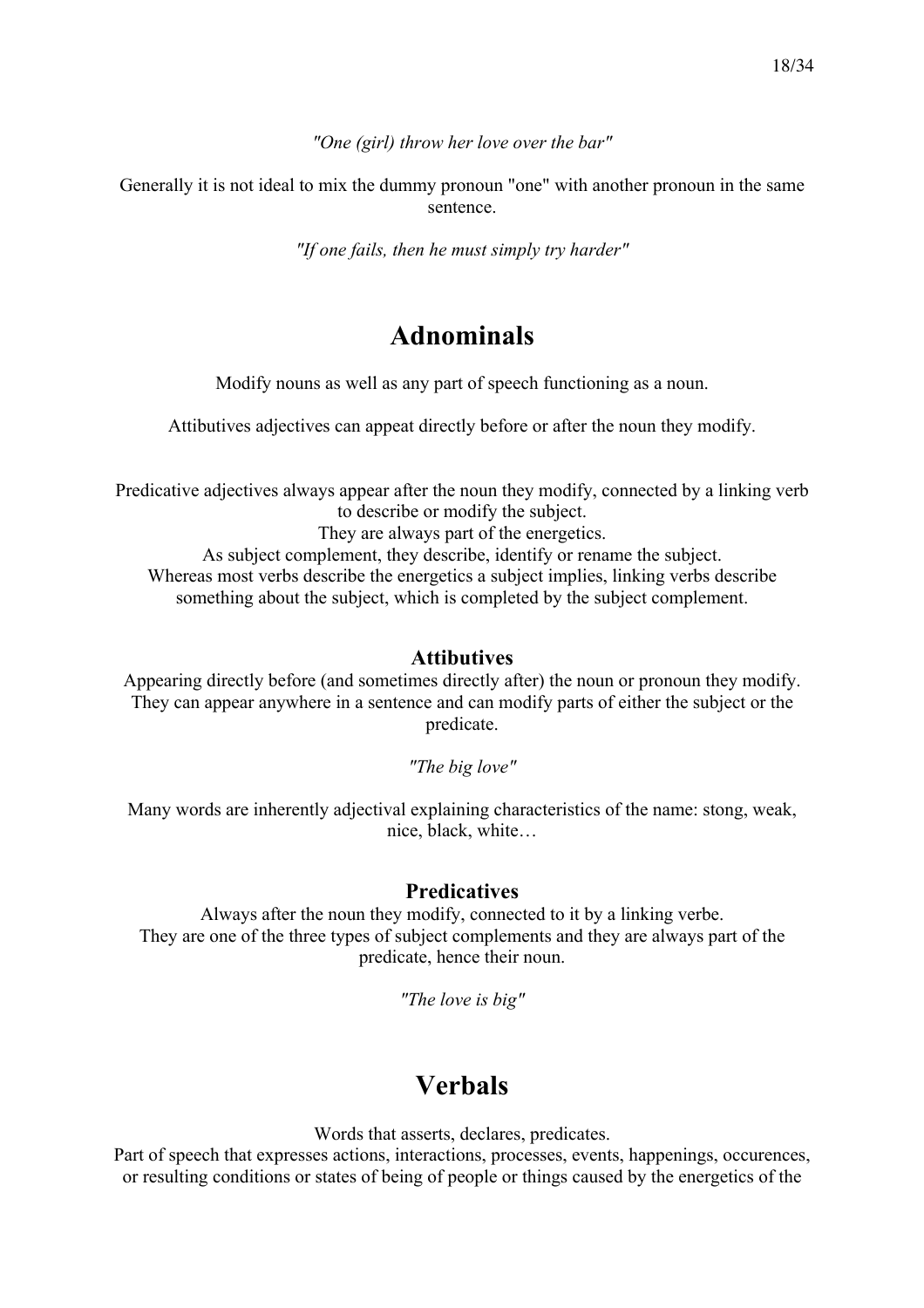verb and contained in the object complement revealing what the direct object has become by renaming or requalifying the object with a new name or describing or modifying the object with an adjective or describing the intended or desired action of the object with an infinitive verb.

Past and present participle are object complements describing what the object is or was doing.

### **Finitives**

Finite verbs are verbs that have a subject and indicate grammatical person, number and tense.

These verbs describe the action of an entity, person, thing or place.

Unlike other types of verbs, finite verbs do not require another verb in order to be grammatically correct.

### **Infinitives**

Non finite verbs are verbs that do not have subjects or tenses. These verbs are usually infinitives, gerunds or relative participles, living in "-ing", dead in "-ed, -d or -t".

### **Transitives**

A transitive verb is a verb that requires one or more objects.

This contrast with intransitive verbs, which do not have objects.

Transitivity is traditionally thought of as a global property of an idea, by which something is transferred from an actant to a reactant.

Verbs that require only two arguments, a subject and a single direct object are monotransitive.

Verbs that require two objects are ditransitive.

"To give" is typically ditransitive in English, which may feature a subject, a direct object and an indirect object

*"John gave Mary the flowers"*

Tritransitive verbs feature a direct object, an indirect object and a prepositional

*"I will trade you some love for your flowers"*

or a clause, the smallest grammatical unit that can express a complete proposition, a statement that can have a truth value of either true or false.

A typical clause consists of a subject, the entity about which the statement is being done, the entity that controls the verb in the clause, and a predicate, which mostly corresponds to the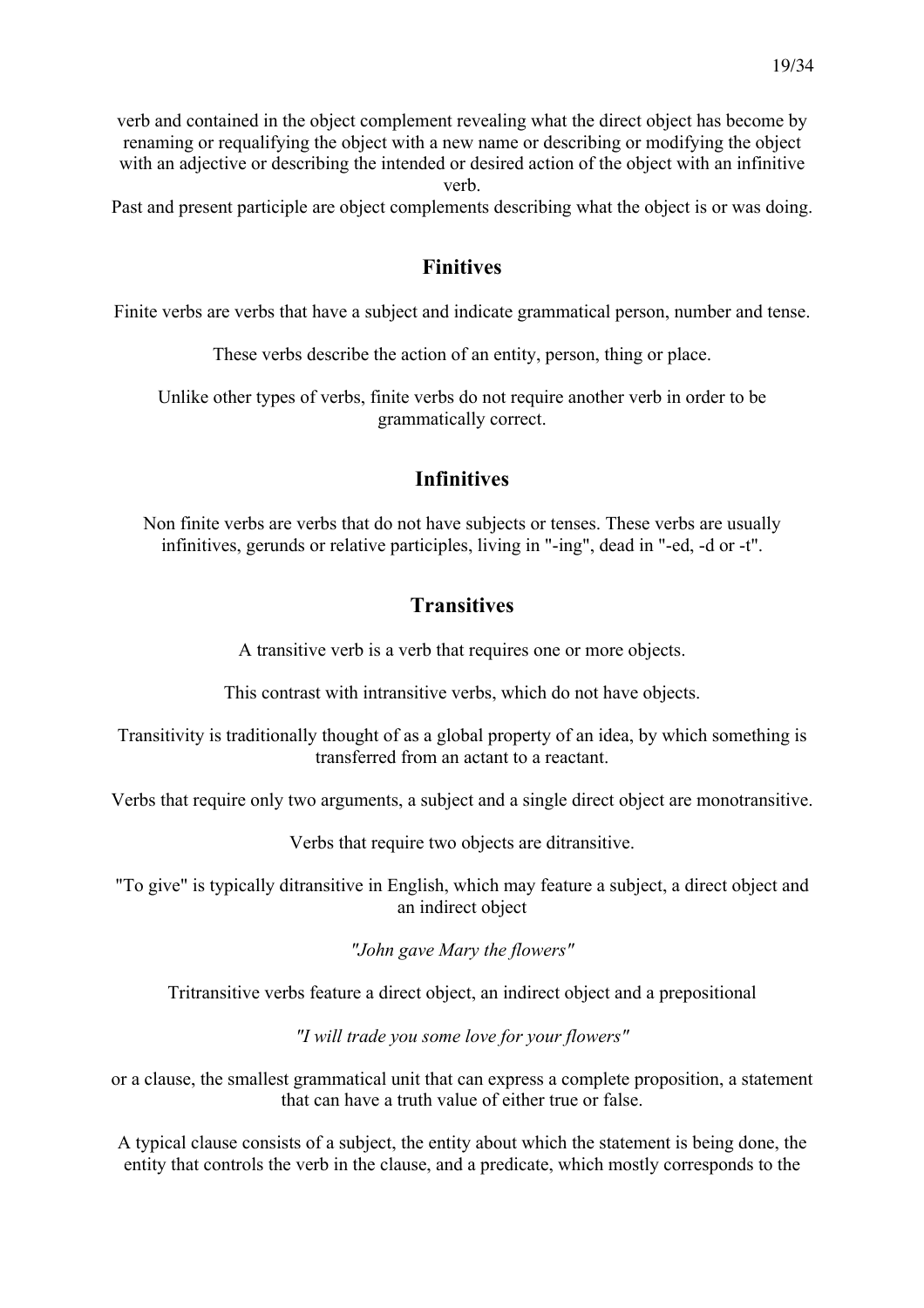main verb and any auxiliary that may accompany the main verb. The arguments of the verb, the subject and object nominatives are outside the predicate.

### **Ambitransitives**

An ambitransitive verb is a verb that can be intransitive or transitive whithout requiring a morphological change, that is the same verb form may or may not require a direct object.

English has a large number of ambitransitive verbs.

*"Read, break, understand"*

*"I read the book"*

*"I read all day"*

Ambitransitive verbs are less common in other languages where valency tends to be fixed and there are explicit valency changing operations (such as passive voice, antipassive voice, applicatives, causatives)

### **Impersonals**

Impersonal verbs appear only as infinitives or the third person inflexions.

In the third person, the subject is either implied or a dummy referring to poeple or entities in general.

The term "impersonal" simply means that the verb do not change according to the grammatical entity.

### *Valency*

In term of valency, impersonal verbs are often a-valent, as they often lack a semantic argument.

*"It rains"*

The "It" is simply a syntactic placeholder, having no concrete referent.

Not necessary in Italian

*"Piove"*

### **Adverbals**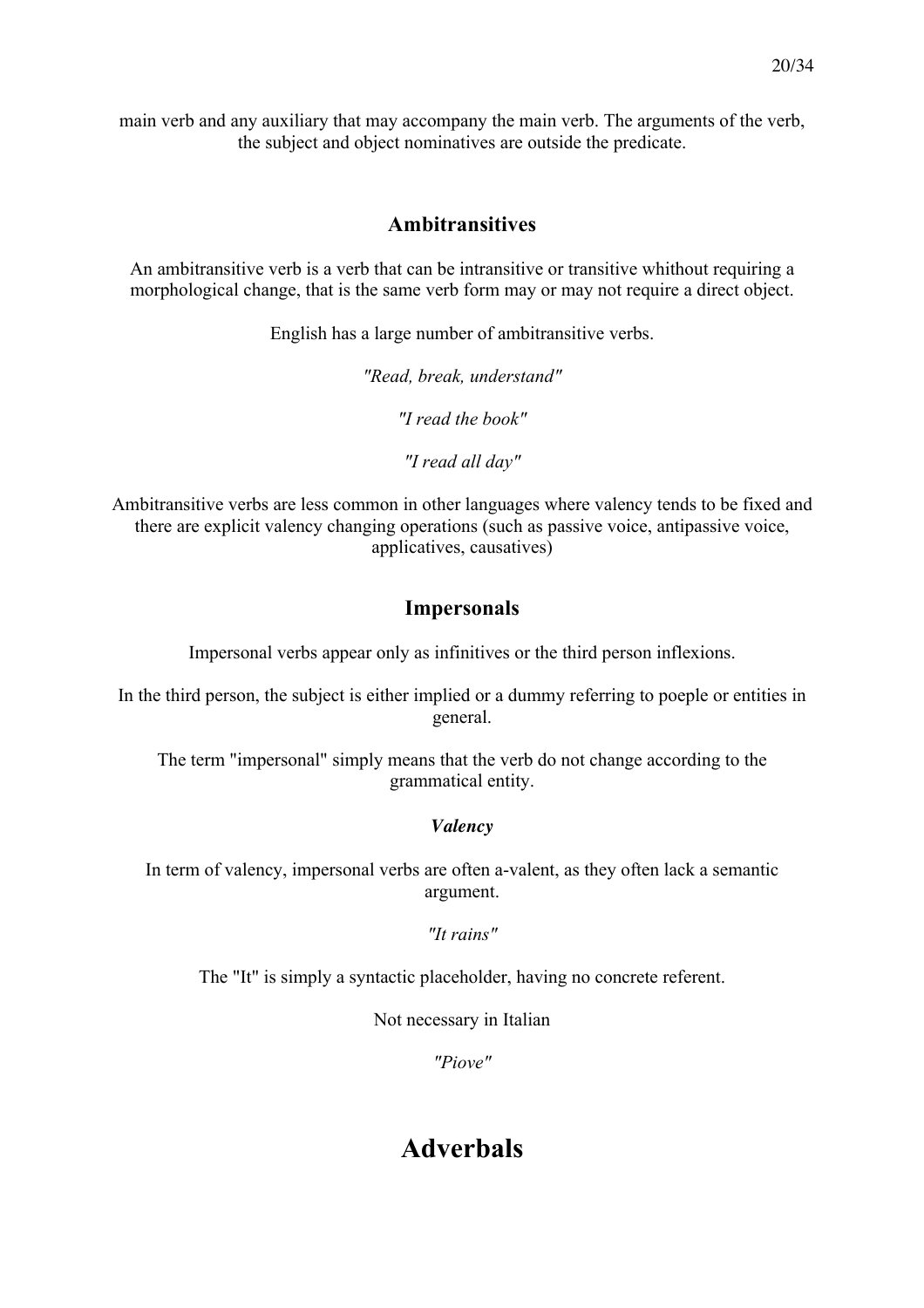An adverb refers to any element in a sentence used to modify a verb, another adverb or an adnoun or even an entire clause.

Adverbs can be single words or phrase or even entire clauses.

#### *Phrasals*

A group of words that function as an adverb, modifying a verb, adverb, adnoun, clause or sentence as a whole.

Adverbial phrases often feature an adverb, known as the head word, possibly modified by other elements.

Adverbial phrases are commonly formed when an adverb's intensity is being modified by another adverb, decreasing or increasing the intensity of the adverb.

*Somewhat slowly.*

*Very quickly.*

#### *Clausals*

An adverbial clause is a group of words that contain a subject and a predicate verb and is used like a regular adverb to modify a verbs, other adverbs or adnouns.

Adverbial clauses use subordinating conjunctions to connect them to independent clauses.

The way the adverbial clause modifies the main clause depend on the kind of subordinating conjunction used.

### *Relativals*

Like relative pronouns, they introduce relative clauses, also called adjective clauses, that modify a noun.

However, while relative pronouns are used to relate information to a person or a thing,

*That, which, who*

relative adverbs are used when the information relates to a place, direction, time or reason an event took place.

*Where, when, why*

### **Complementals**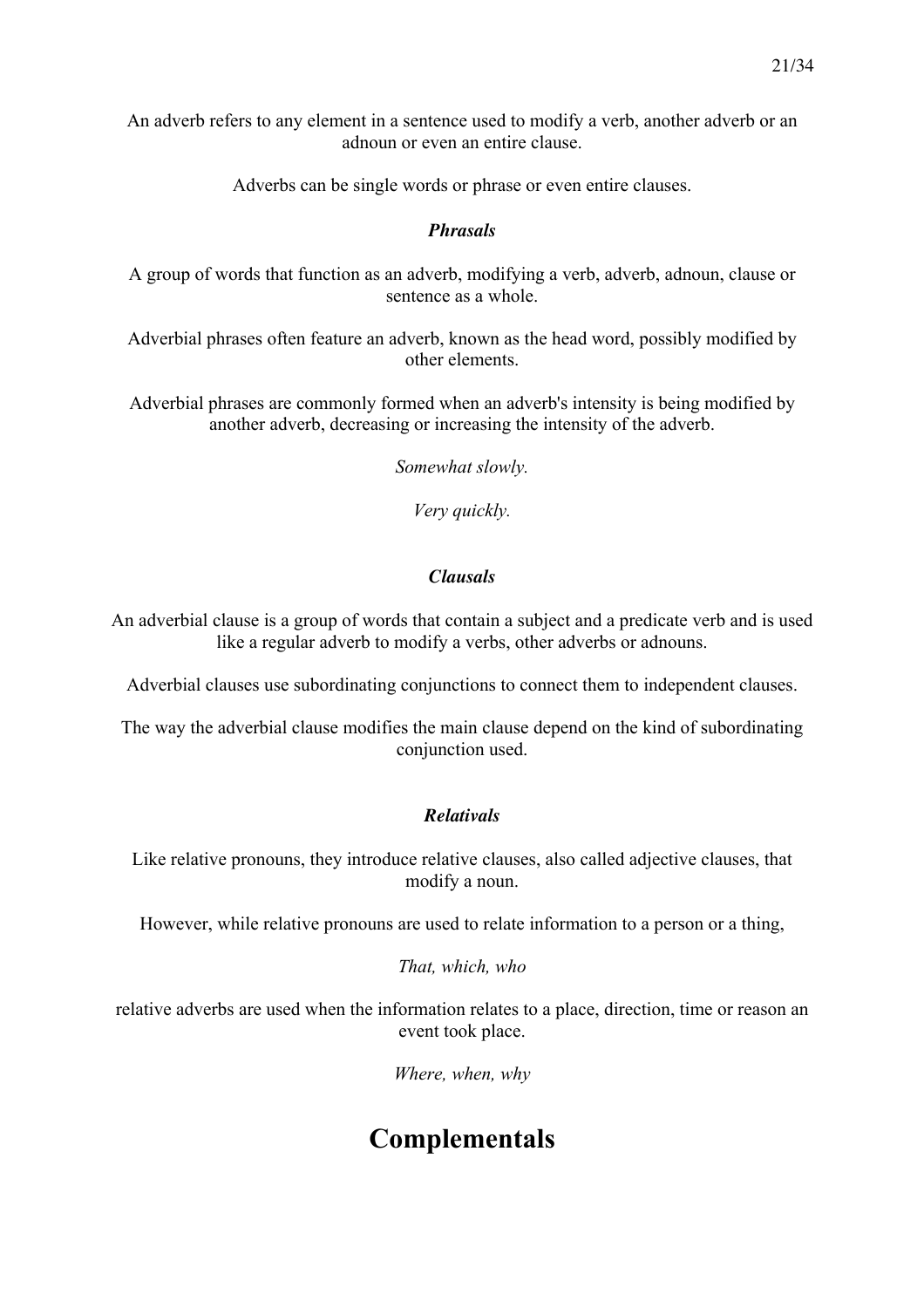Complements are words or group of words that are necessary to complete the meaning of another part of an idea.

### **Nominals**

Noun complements are clauses that provide information necessary to complete an noun or adnoun meaning.

Can be prepositional ideas, infinitive and noun clauses.

### *Subjectals*

The information that follows a linking verb to describe, identify or rename the subject of the clause.

Can be nouns, pronouns or adnouns.

Even though they modify the subject, they are dependent on the verb of the clause and thus are part of the predicate.

### *Objectals*

Describe, rename or complete the direct object of the verb.

It can be a noun, adnoun, infinitive, participle or relative clause.

### **Verbals**

Required to complete the meaning of the verb.

Always appear after the verb.

Can be nouns or prepositionals.

### **Particles**

A particle is a word that does not have a semantic meaning on its own, but instead relies on the word it is paired with to have meaning.

It is very similar to a preposition, almost identical in appearance.

However, prepositions are used to establish a relationship between their objects and another part of a sentence while particles are used to create infinitives and to form certain phrasal verbs.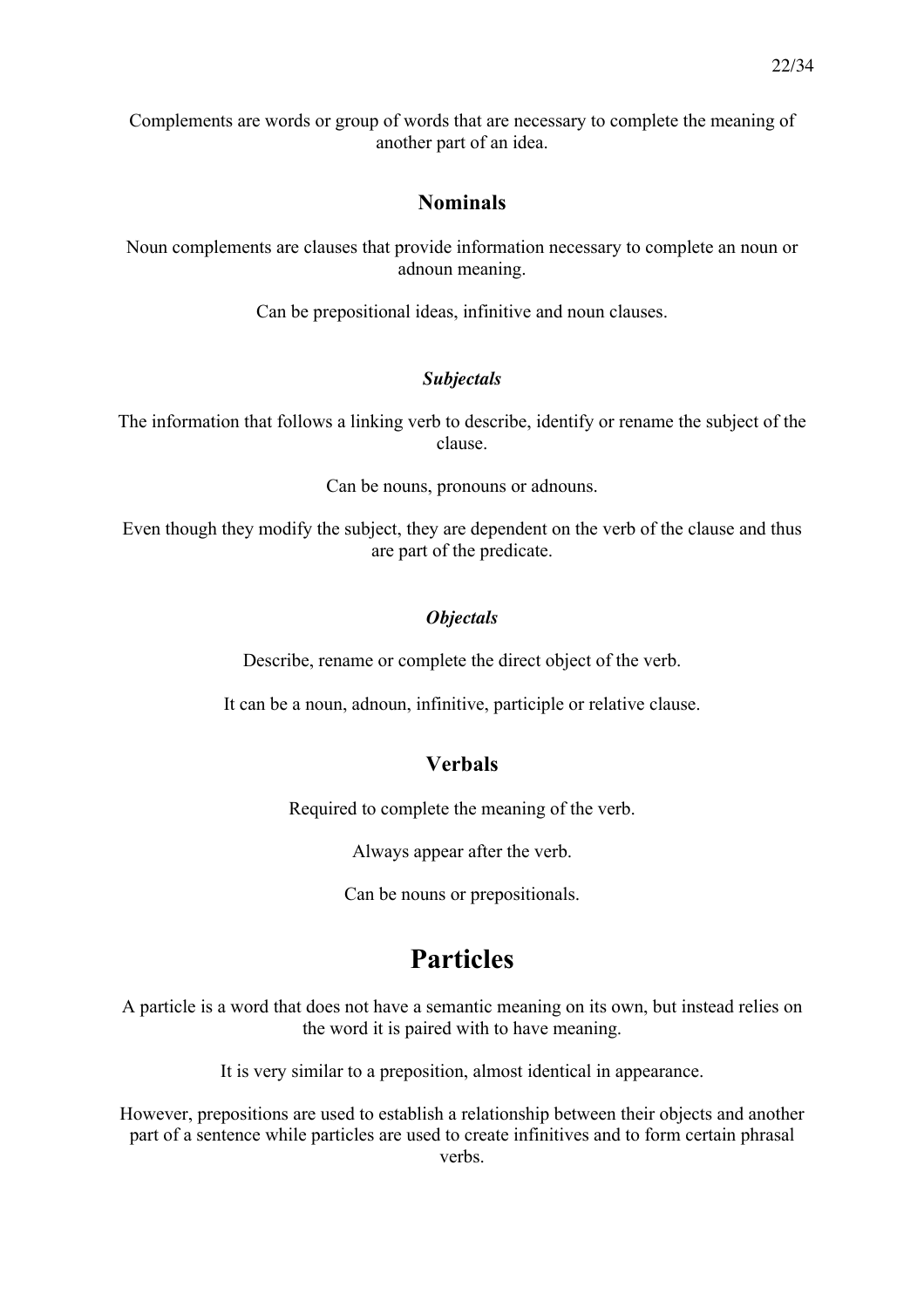### **Prepositions**

Relational words preceding the following adverbial modifier.

Relational word placed before and governing a noun obliquely showing it's relation to

- a noun,

- an adnoun or

- a verb.

Used with nouns, adnouns and verbs, to express the relationship to the rest of the context.

#### *Prepositionals*

Prepositional phrases can either function as adnouns, modifying nouns and pronouns, or adverbs, modifying adnouns verbs, and adverbs.

When a proposal follows a linking verb, especially "Be", it functions as a predicative adnoun, describing what must be a noun or a pronoun.

Prepositional can function as adnoun or adverb.

### **Location**

A location that modify the verb.

*in, on, for, to, of, with, about, since…*

### **Direction**

*Toward, along, around*

### **Time**

A time that modify the verb.

*since, for, before*

### **Manner, agency, instrument, device, reason, purpose**

*quite, some, by, with, because, for*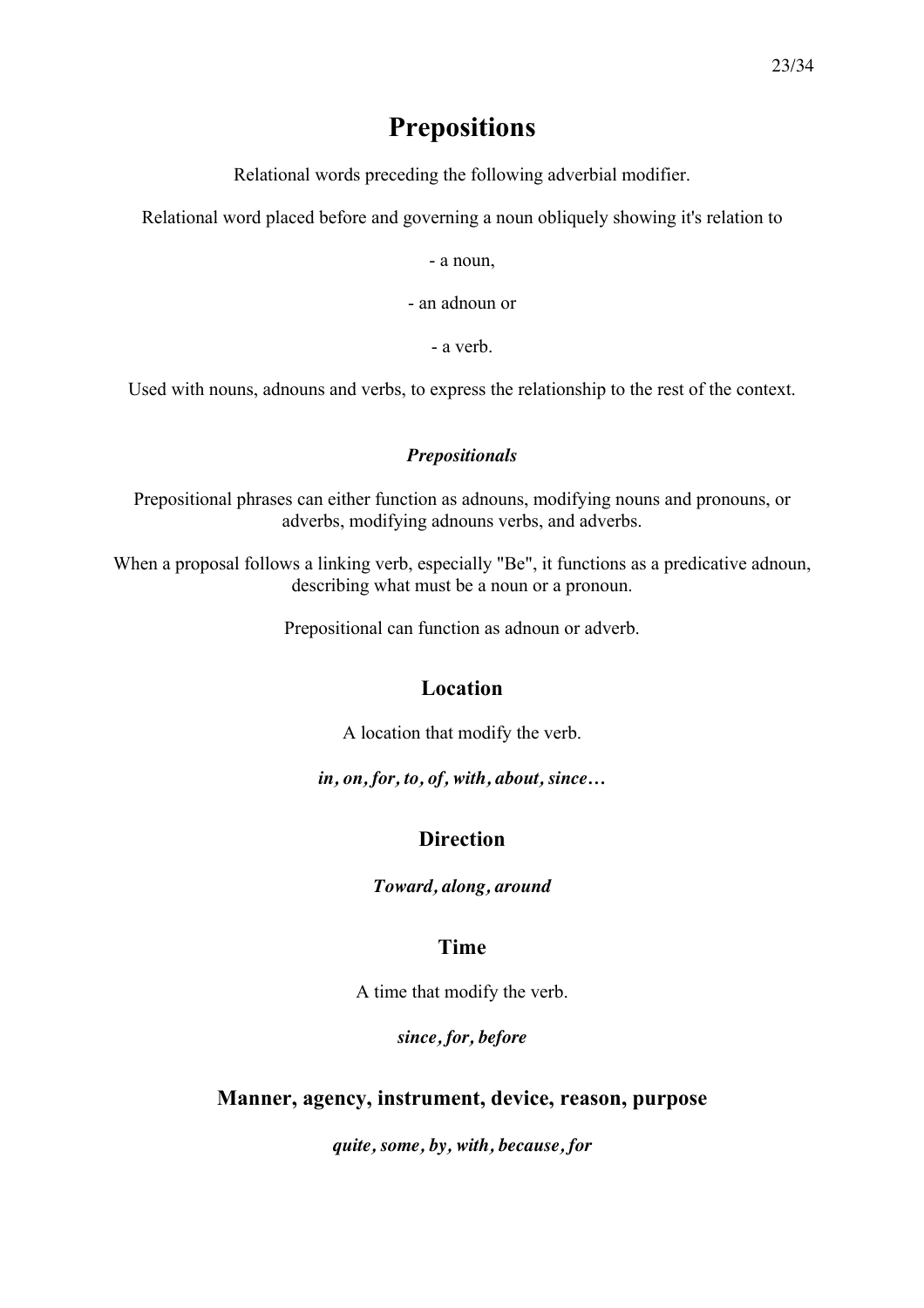### **Affiliation, separation**

*of, off*

### **Conjunctions**

### **Coordination**

The two elements being joined must be idealy and grammatically equal or similar in both importance and structure.

> *and* Used to join ideas.

*or* Present an alternative choice or option.

*not*

*but* Used to present a contrats with previous idea.

*yet* Like but, is used to present a contrast with a touch of surprise of the before idea.

> *for* Used to give a reason for something.

*so* The second idea is the result of the first.

*nor*

Presents a negative idea when a negative one has already been presented.

### **Subordination**

Used to create complex sentences with one independent and one subordinate clause, less important than the first one and explains the relationship.

> *Cause* As, because, since.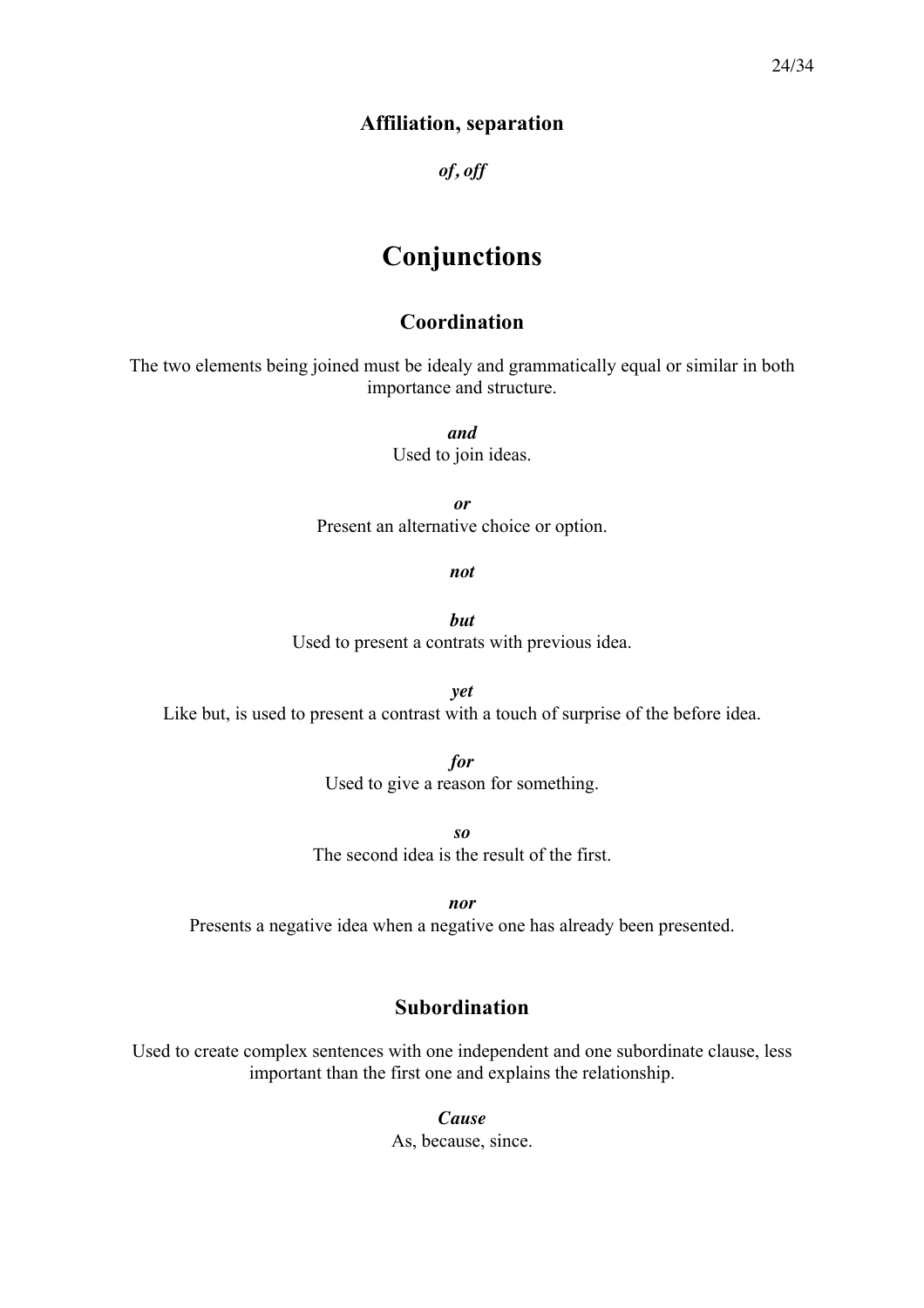*Similarity* As, although, even though, though, wereas, while.

> *Contrast* While, whereas.

#### *Condition* If.

*Reason* In order that, so that, so.

> *Place* Where, wherever.

*Time* Before, when, as, after, until, whenever.

### **Correlation**

Pairs of conjunctions working together and always used together.

*both … and* Insist on two ideas that are true, same as "and" but less emphatic.

*either … or* Present two options, with limited choice to only the two.

#### *neither … nor* Negate two options, with choice limited to only the two.

*nor … but* Express a contradiction, negating the first and emphasizing the second.

*not only … but also* Emphasize an additional ideal in the sentence, especially if contradictory or surprising.

> *just as … so* Indicate similarity of the ideas being joined.

*whether … or* Express a doubt between two possible options, whether having the same meaning of "if".

# **Creativity**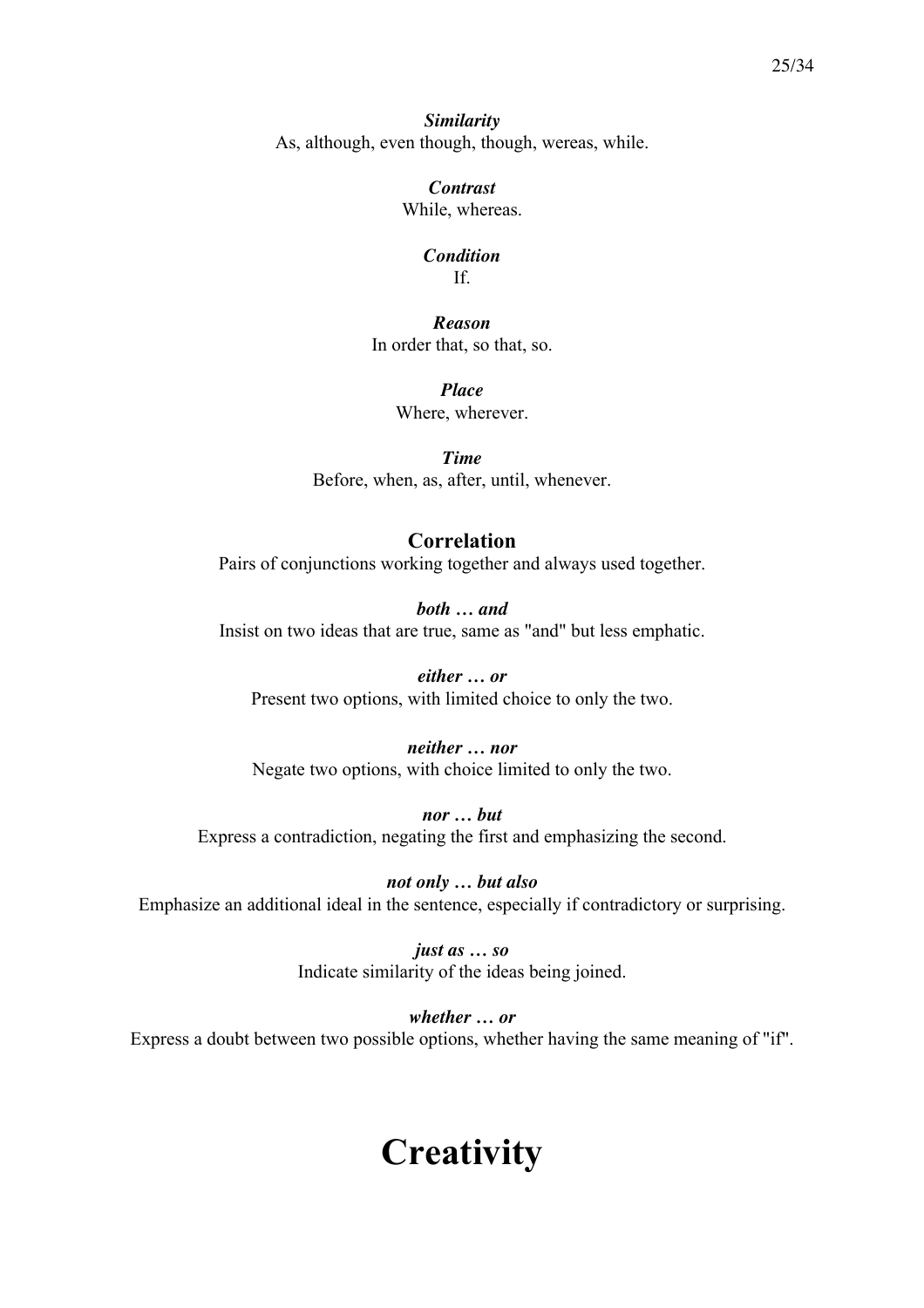Affixes are morphemes with a particular meaning that are added at the beginning or at the end of a root or base word to change its meaning.

Adding a prefix always change the basic meaning of the word.

Prefixes are always derivatives, creating a word with an entirely new meaning.

In constrast to prefixes, suffixes can be derivatives, totally changing the meaning of a word, and inflexive, changing only the grammatical function of a word without changing its basic meaning.

**Prefixing**

# *aaddeexinobpiezopre-*

*sur-, super-, supra-, hyper-, over-*Over, above, beyond, in addition to.

*under-*

### **Suffixing**

Creates words with entirely new meanings.

### **Nouns from nouns**

*-age* A collection, group, mass or amount. A status, relationship or connection. A state or condition of being.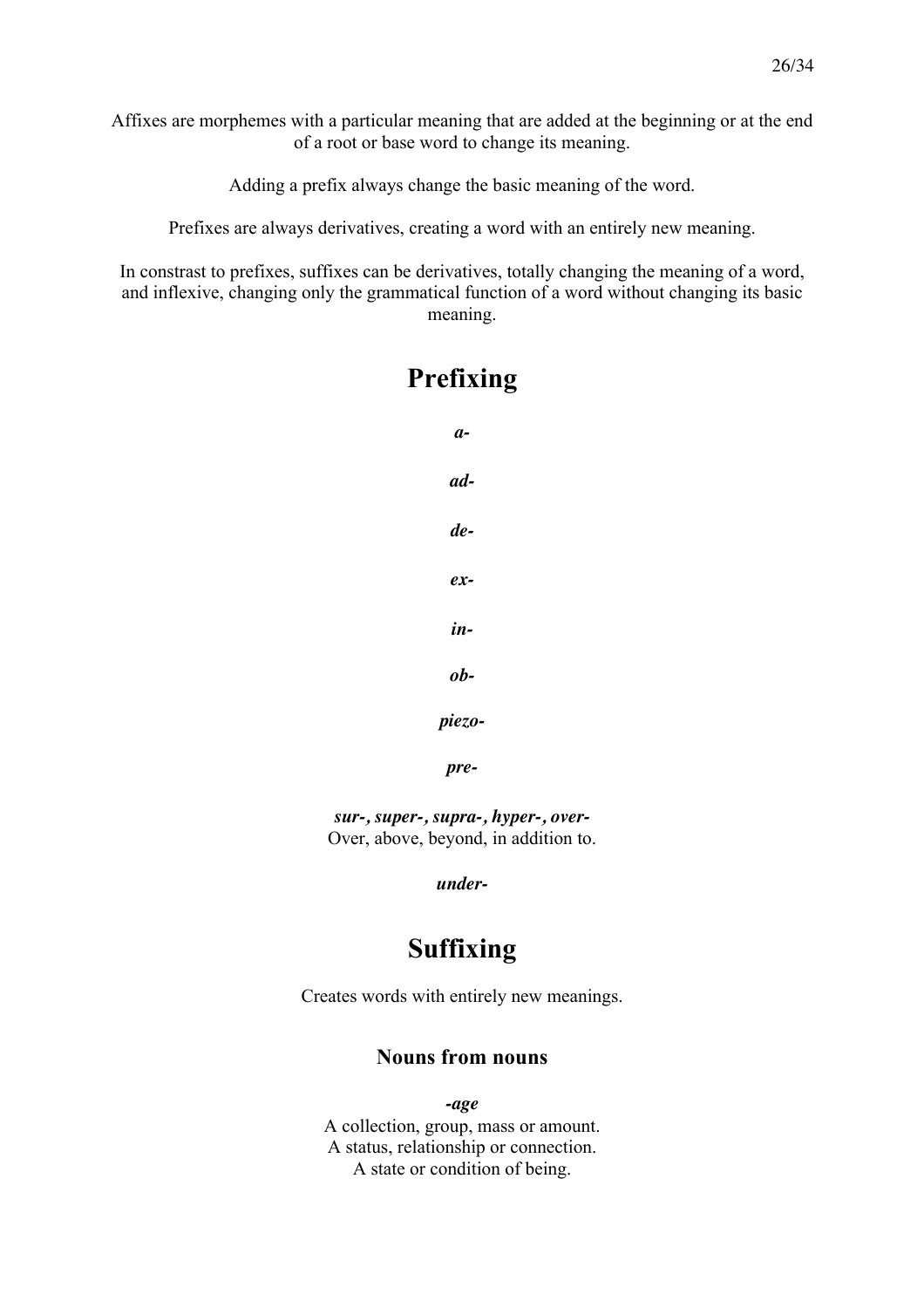A place of being or residence. A rate of measurement of.

*-ery, -ry* An group, collection, category or class of people or things. A state or condition of being. The caracteristics, qualities, practices or behaviours. A practice or occupation.

*-ist*

One who produces, practices, operates or is connected to somebody, a thing or an event. One who specializes in a specific field or study or practice.

*-dom*

A state, quality or condition. A specific domain, system or jurisdiction. A particular position or rank.

*-hood*

A state, quality or condition. An group, collection, category, class sharing a state, quality or condition.

> *-logy, -ology* A branch or field of knowledge, theory, science or study.

*-ship* A state, quality or condition. A particular position or rank or the time spent in such a position. Skill, kraft or a particular profession or practice.

### **Adnouns from nouns**

*-able* Possible, capable, suitable for.

*-al* Having the characteristic of or relating to.

*-ar* Having the characteristic, of the nature of, of the kind of, begonging to.

> *-en* Made of or resembling.

*-ful* Full of, characterized by. Tending or able to.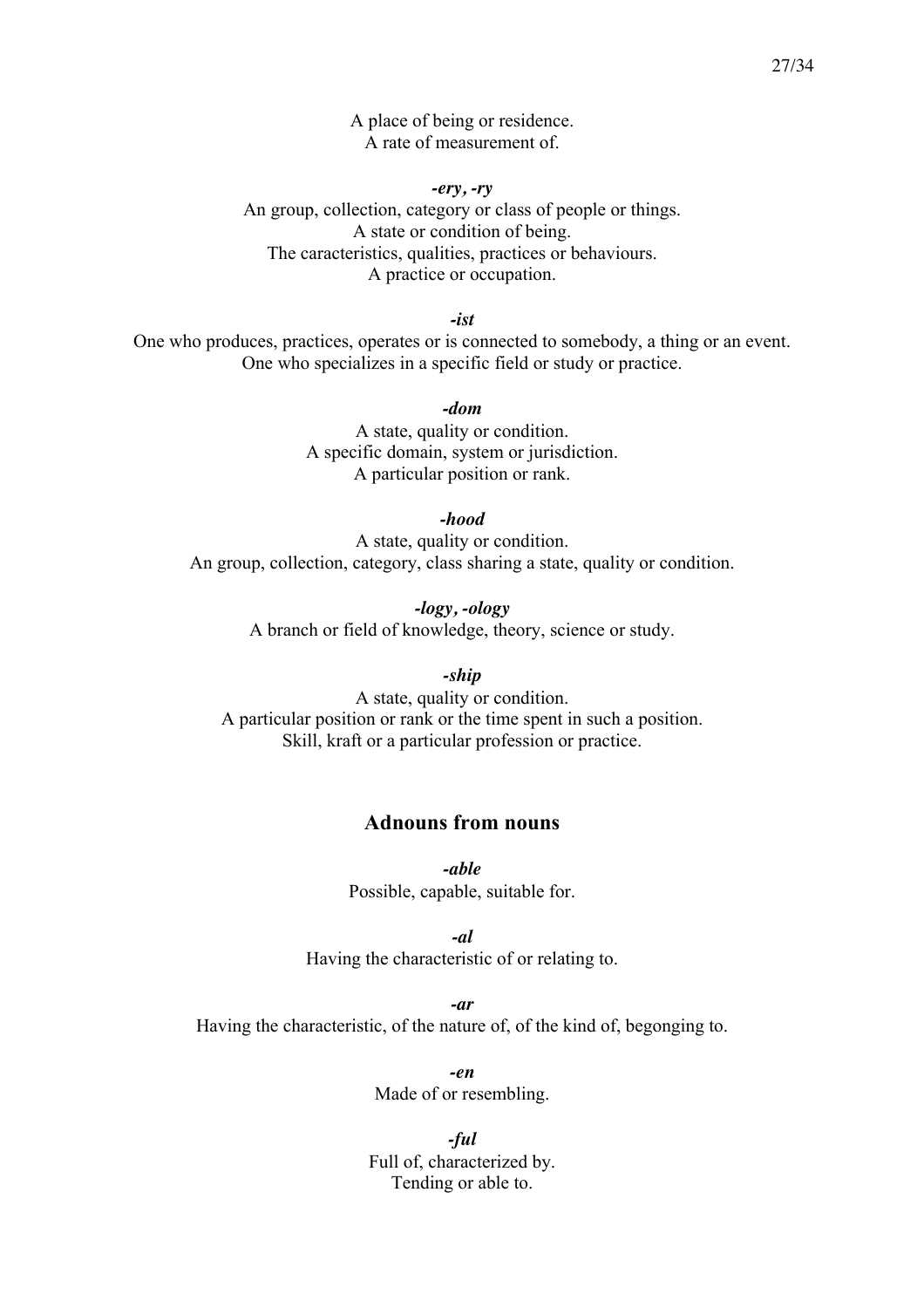*-ible* Possible, capable, suitable for.

*-ic, -ical* Having the characteristic of or relating to.

*-ish* Typical of, similar to or related to. Of or associated with. Inclined to or preoccupied with.

*-less* Lacking, deprived of, without.

> *-ling* Small, little.

> > *-ly*

Similar to or characteristic of. Occuring at such intervals of time. Having qualities of, of the nature of, of the form of. Appropriate to, fitting, suited to.

> *-ous* Full of, possessing, characterized by.

> > *-ule*

Small, little.

*-y* Characterized by, consisting or having the quality of, fitted with. Tending or inclined to.

### **Nouns from adnouns**

*-ism* A disposition or collectively all those who feel it.

*-itaem, -ity, -ite, -ite* Condition or quality of being what the adnoun describes. Concretely an instance of quality. Collectively all the instances.

> *-ness* Quality, action, state.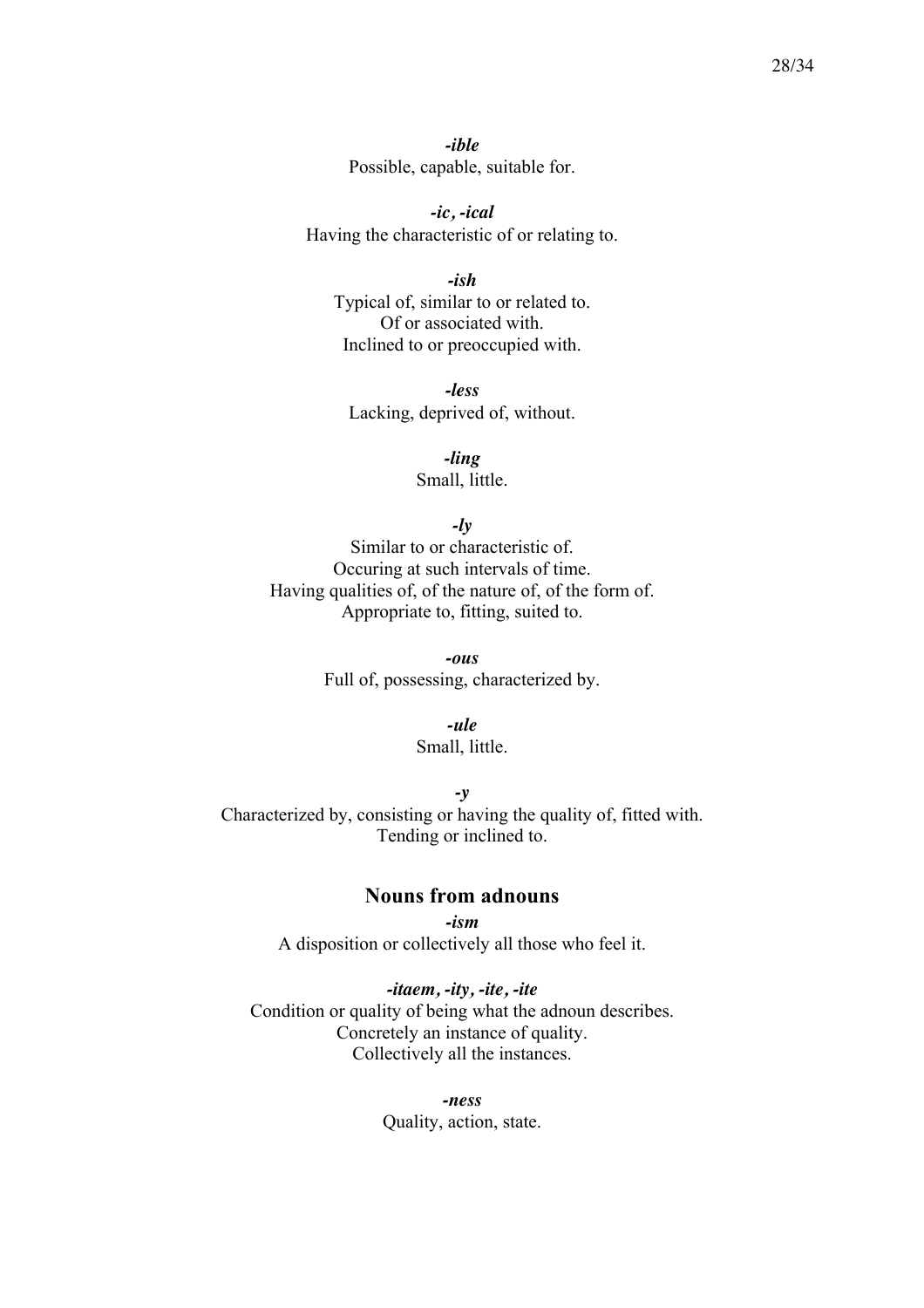*-ty, -tie, -te, -té, -tatem, -tatis, -tas, -tes* Condition or quality of being what the adnoun describes. Concretely an instance of quality. Collectively all the instances.

> *-tude* Quality, action, state.

> *-ude* Quality, action, state.

#### **Nouns from verbs**

Put the determinants "a" or "the" before.

*-age* An event or it's result. A thing or place used for such an event.

*-al*

An event.

*-ance, -ence* An event, state, condition or quality.

*-ction* A state, condition, event or practice, or the result thereof.

> *-dom* A state or condition.

*-ee* A person or thing receiving the effect of the event. A person controlling or a thing performing the event.

*-er* A person or thing capable of a certain event.

*-ery* The event or practice of happening something, or a place for such.

*-ication, -fication, -ification* A state, condition, event or practice, or the result thereof.

*-ing*

The gerund, the form in "ing", functions as a noun in the mind, acts as nouns and can be used as subjects of an idea, the subject complement of the linking verb "be", the object of a preposition or the object of a verb. Form identical to that of a living event.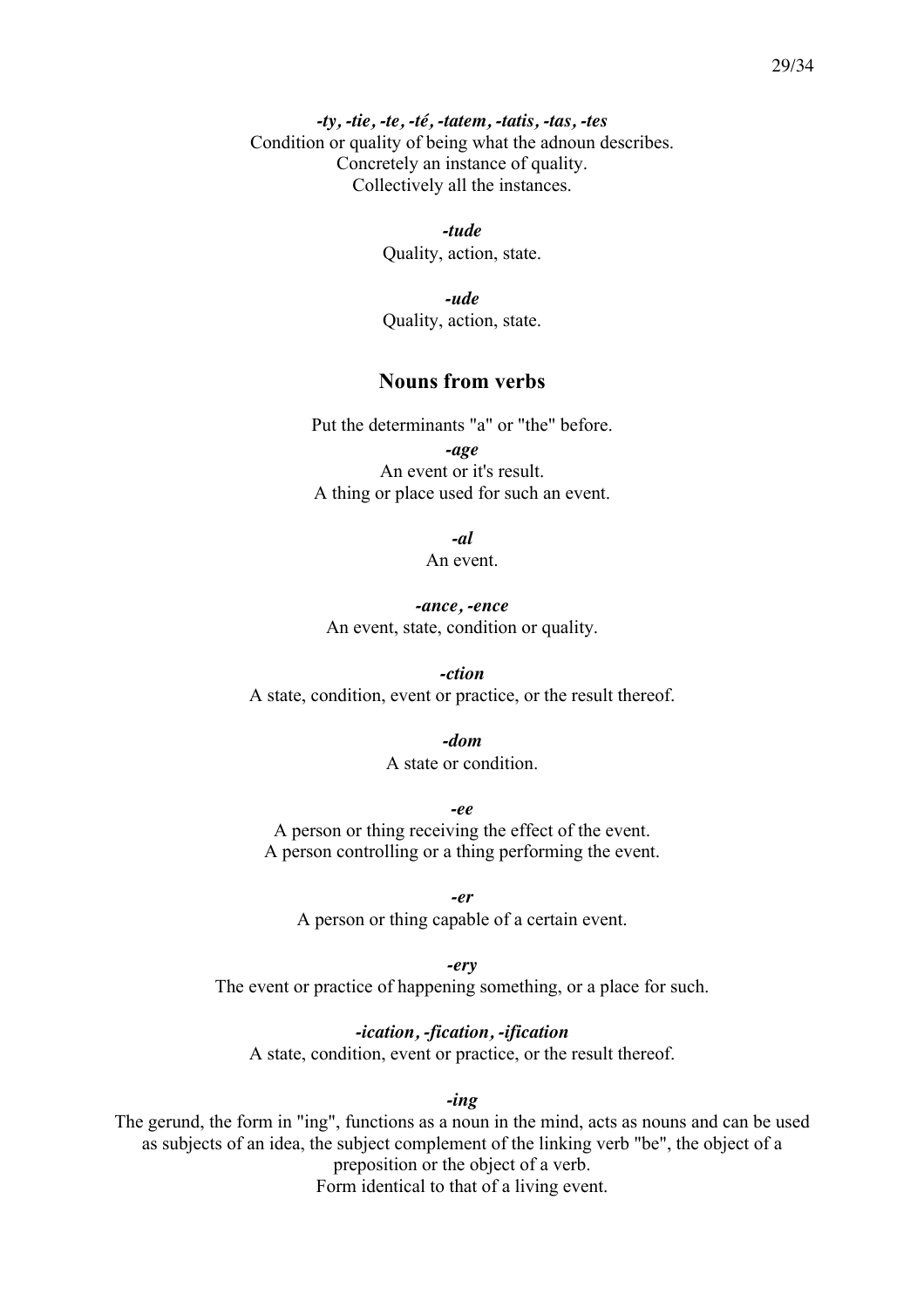Not used to form tenses of the verb or provide adjectival information. Used in forming compound nouns.

*-ion* A state, condition, event or practice, or the result thereof.

*-ism*

An event. A state, condition or quality. A system, theory, doctrine, set of guiding principles.

*-ist* One who performs a particular event or practice.

> *-ity, -ty* A state, condition, trait or quality.

*-ling* Person or thing of a specific kind or origin.

> *-ment* An event or the result thereof.

*-ness* A state, condition, or trait or measurement thereof.

*-or* An person or thing controlling or performing the event.

*-sion* A state, condition, event or practice, or the result thereof.

*-tion* A state, condition, event or practice, or the result thereof.

> *-ure* Employment or result.

### **Adnouns from verbs**

*-able* Capable of, allowed, worthy of, requiring, to be done. Full of, causing,

> *-ing* Living.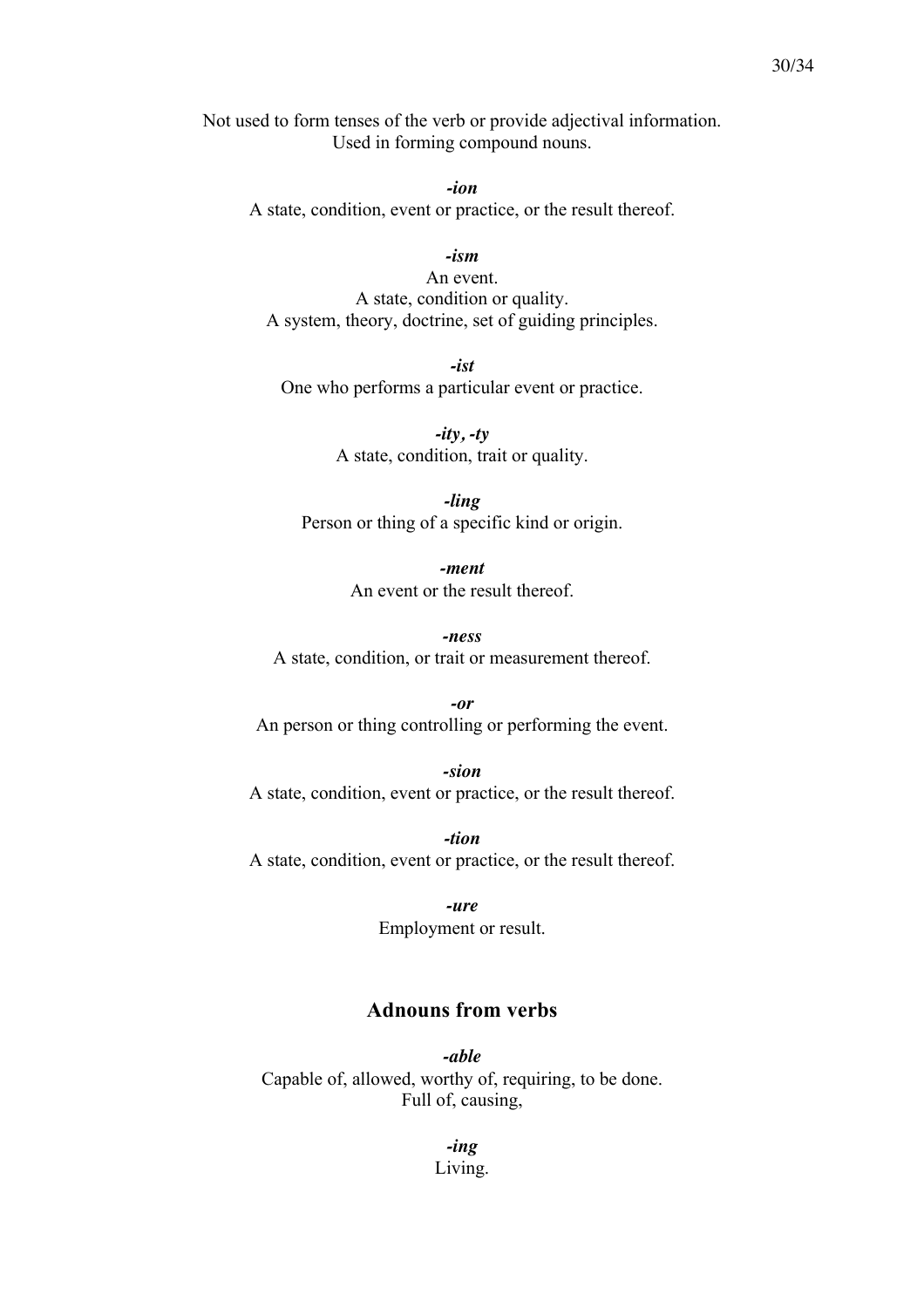*-ed* Dead.

#### **Subject adnouns from verb**

Event functioning as adnoun.

*-ing*

Living event. Implies action from the noun being modified. The modified noun is the agent of the event, is acting.

*My exhausting wife.*

*-ed*

Dead event, state. Do not imply action on part of the noun being modified. The modified noun is given a passive role in the event, is acted upon.

*My exhausted wife.*

### **Object adnouns from verb**

Renaming and reclassifying a direct object, or stating what the direct object is doing or has become, what the object is or was doing.

*-ing*

Living event. Implies action from the noun being modified. The modified noun is the agent of the event, is acting.

*I came across her singing.*

#### *-ed*

Dead event. Do not imply action on part of the noun being modified. The modified noun is given a passive role in the event, is acted upon.

*The stress left my wife depleted.*

### **Verbs from verbs**

*-en* To become or cause to become.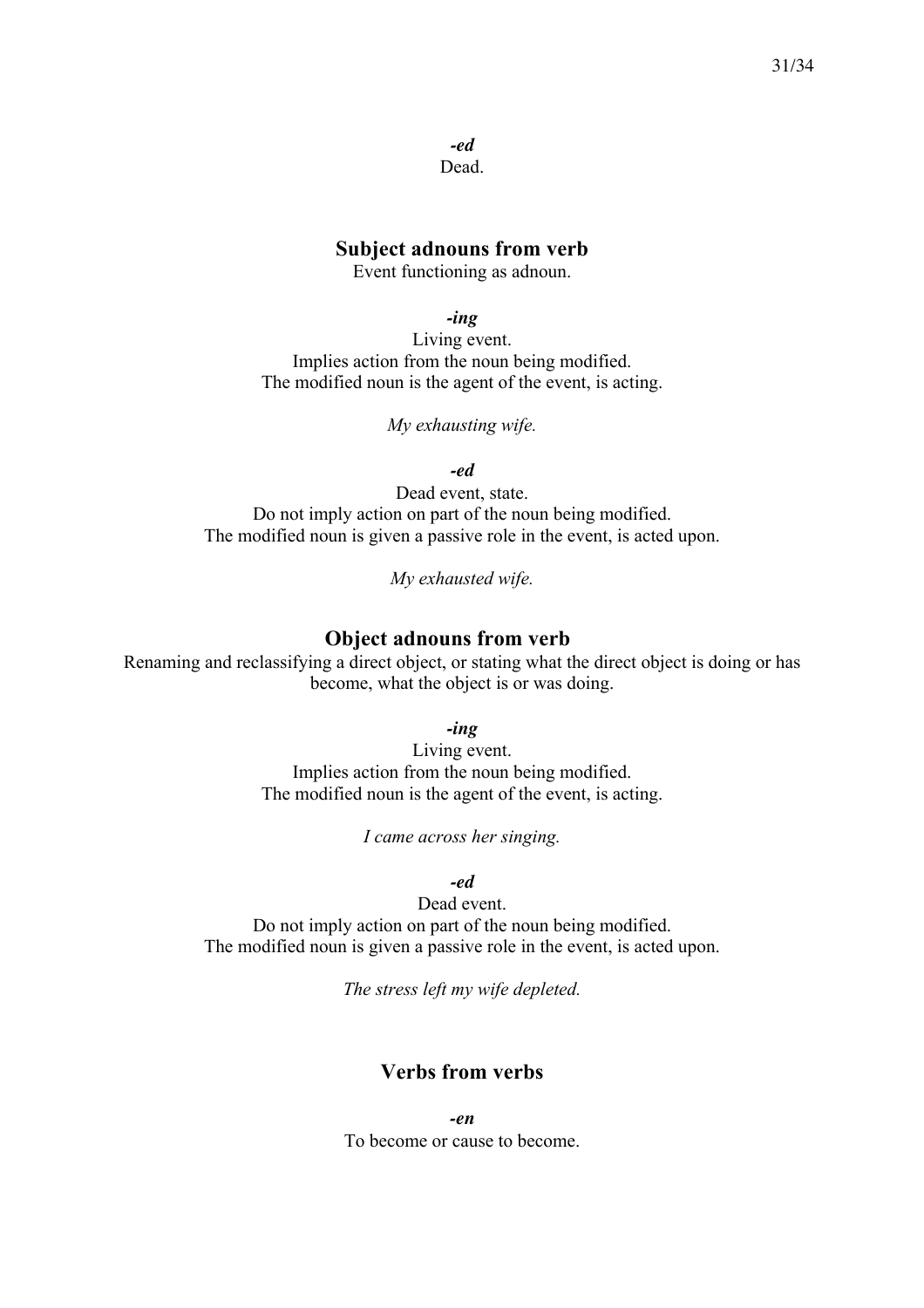### **Verbs from adnouns**

*-ate*

To act on, cause to become, be modified or furnish with.

### **Verbs from adnous and nouns**

Verbify the name or quality of the event.

*-ate* To act on, cause to become, be modified or furnish with.

> *-en* To come or cause to have.

*-ify* To make, do or cause to become.

*-ize* To become or cause to become. To make, do or cause to become.

### **Adverbs from adnouns**

*-ly* In a certain or specific manner. In a manner denoted by the adjective.

### **Adverbs from adnouns and nouns**

*-ly* At that interval, the noun being the unit of time.

*-wise, -ways* In a specific position, direction or manner. With reference or in regard to.

### **Adverbs from adnouns, nouns and adverbs**

*-ward* In a specified position or direction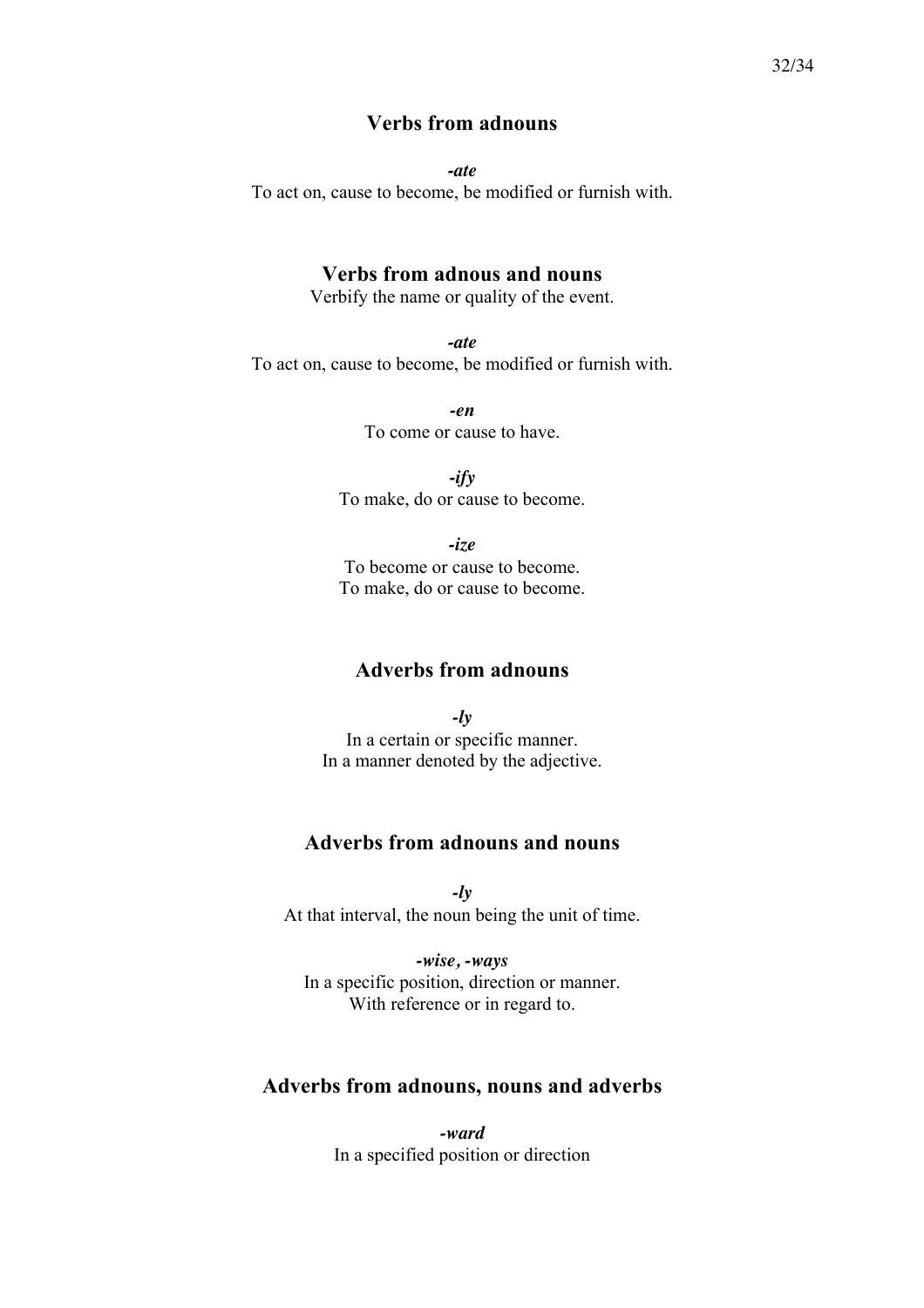### **Adverbs from prepositions**

Adverbial proposition word.

Semantic unit with surface discrete sequenced structure, typically giving descriptions of location, direction, time, manner or reason.

Serve to broaden the meaning of the sentence and enhance the context of the verb, adverb or adnoun that they complete.

The prepositions become particles of the verb by suppressing the following noun or pronoun, object, showing it's straight relation to the verb.

Particle verbs using prepositions to build adverbs, prepositions being relation words.

*up, down*

*on, over, under*

*to, at, about, aside, by, from, past*

*toward, away*

*forth, back*

*in, into, out*

*for, off*

*with, without*

*along, around*

*across, through* Potentiel, flot.

### **Inflexing**

Changes only the grammatical function of a word without changing it's basic meaning.

### **Living event**